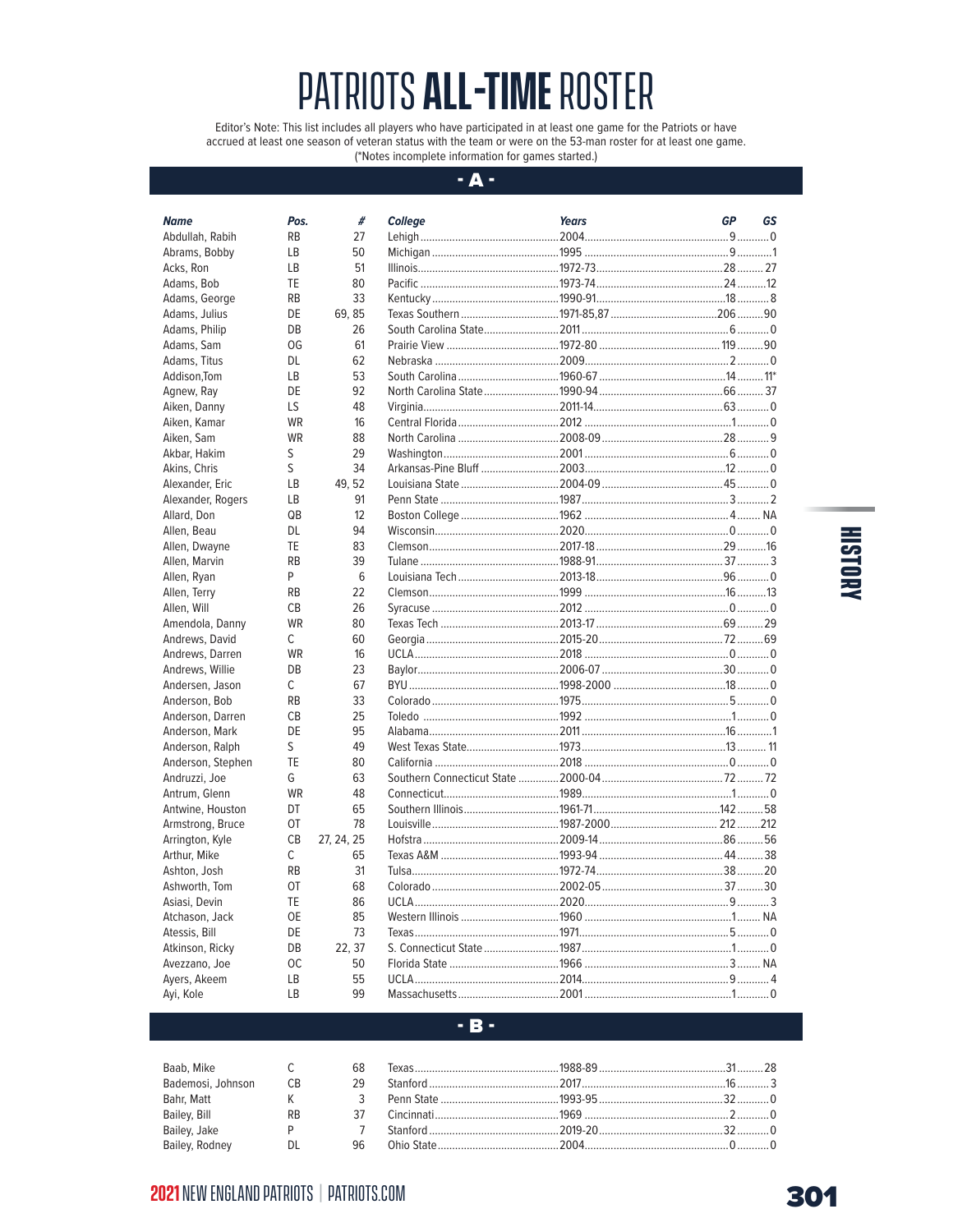| <b>NAME</b>                          | POS.      | #            |                                                           |  |
|--------------------------------------|-----------|--------------|-----------------------------------------------------------|--|
| Bain, Bill                           | OT        | 62           |                                                           |  |
| Baker, Chris                         | TE        | 86           |                                                           |  |
| Baker, Melvin                        | <b>WR</b> | 83           |                                                           |  |
| Baker, Rashad                        | S         | 32           |                                                           |  |
| Baldinger, Rich                      | 0L        | 74           |                                                           |  |
| Ballard, Jake                        | TE        | 88           |                                                           |  |
| Ballou, Mike                         | LB        | 51           |                                                           |  |
| Banks, Willie                        | G         | 78           |                                                           |  |
| Banta-Cain, Tully                    | LВ        | 48, 95       |                                                           |  |
| Barber, Kantroy                      | FB        | 46           |                                                           |  |
| Barker, Chris                        | 0L        | 64           |                                                           |  |
| Barker, Jay                          | QB        | 7            |                                                           |  |
| Barnard, Brooks                      | P         | 8            |                                                           |  |
| Barner, Kenjon                       | <b>RB</b> | 38           |                                                           |  |
| Barnes, Bruce                        | P         | 3            |                                                           |  |
| Barnes, Pete                         | LB        | 59           |                                                           |  |
| Barnes, Rodrigo                      | LВ        | 59           |                                                           |  |
| Barker, Jay                          | QB        | 7            |                                                           |  |
| Barnard, Brooks                      | P         | 8            |                                                           |  |
| Barner, Kenjon                       | <b>RB</b> | 38           |                                                           |  |
| Barnes, Bruce                        | P         | 3            |                                                           |  |
| Barnes, Pete                         | LB        | 59           |                                                           |  |
| Barnes, Rodrigo                      | LB        | 59           | Rice …………………………………………………1974-75…………………………………………………………………0 |  |
| Barnett, Harlon                      | S         | 42           |                                                           |  |
| Barnett, Troy                        | DE        | 98           |                                                           |  |
| Barrett, Josh                        | S         | 30           |                                                           |  |
| Bartrum, Mike                        | TE        | 86           |                                                           |  |
| Baty, Greg                           | TE        | 48, 85       |                                                           |  |
| Baumann, Charlie                     | K         | 8            |                                                           |  |
| Bavaro, David                        | LB        | 52           |                                                           |  |
| Baxter, Fred                         | TE        | 49, 84       |                                                           |  |
| Beach, Walter                        | DB        | 26, 41       |                                                           |  |
| Beadles, Terrance                    | G         | 75           |                                                           |  |
| Beaudoin, Doug                       | S         | 27           |                                                           |  |
| Beauharnais, Steve                   | LВ        | 58           |                                                           |  |
| Beer, Tom                            | TE        | 82           |                                                           |  |
| Beisel, Monty                        | <b>LB</b> | 52           |                                                           |  |
| Bell, Bill                           | K         | 8            |                                                           |  |
| Bellino, Joe                         | <b>RB</b> | 27           |                                                           |  |
| Benenoch, Caleb                      | 0L<br>TE  | 63, 65<br>88 |                                                           |  |
| Bennett, Martellus                   |           | 77           |                                                           |  |
| Bennett, Michael                     | DL<br>LВ  | 52           |                                                           |  |
| Bennett, Phil                        | <b>WR</b> | 86           |                                                           |  |
| Benson, Mike                         |           |              |                                                           |  |
| Benson, Thomas                       | ГR<br>LB  | 53<br>51     |                                                           |  |
| Bentley, Ja'Whaun<br>Benzinger, John | OL        | 67           |                                                           |  |
| Bequette, Jake                       | DE        | 92           |                                                           |  |
| Berger, Ron                          | DE        | 88           |                                                           |  |
| Berrios, Braxton                     | WR        | 14           |                                                           |  |
| Berry, Rashod                        | TE/DE     | 43           |                                                           |  |
| Bethel, Justin                       | DB        | 29           |                                                           |  |
| Beverly, Randy                       | DB        | 27           |                                                           |  |
| Bianchini, Frank                     | <b>RB</b> | 30           |                                                           |  |
| Billups, Terry                       | CВ        | 23           |                                                           |  |
| Biscaha, Joe                         | 0E        | 34           |                                                           |  |
| Bishop, Michael                      | QB        | 7            |                                                           |  |
| Bishop, Richard                      | ΝT        | 64           |                                                           |  |
| Bjornson, Eric                       | TE        | 86           |                                                           |  |
| Black, Mel                           | LВ        | 51, 94       |                                                           |  |
| Blackmon, Don                        | LВ        | 55           |                                                           |  |
| Blahak, Joe                          | СB        | 21           |                                                           |  |
| Blanchard, Dick                      | LB        | 49           |                                                           |  |
| Blanks, Sid                          | RB        | 22           |                                                           |  |
| Bledsoe, Drew                        | QB        | 11           |                                                           |  |
| Bleier, Bob                          | QB        | 10           |                                                           |  |
|                                      |           |              |                                                           |  |

# **HISTORY**

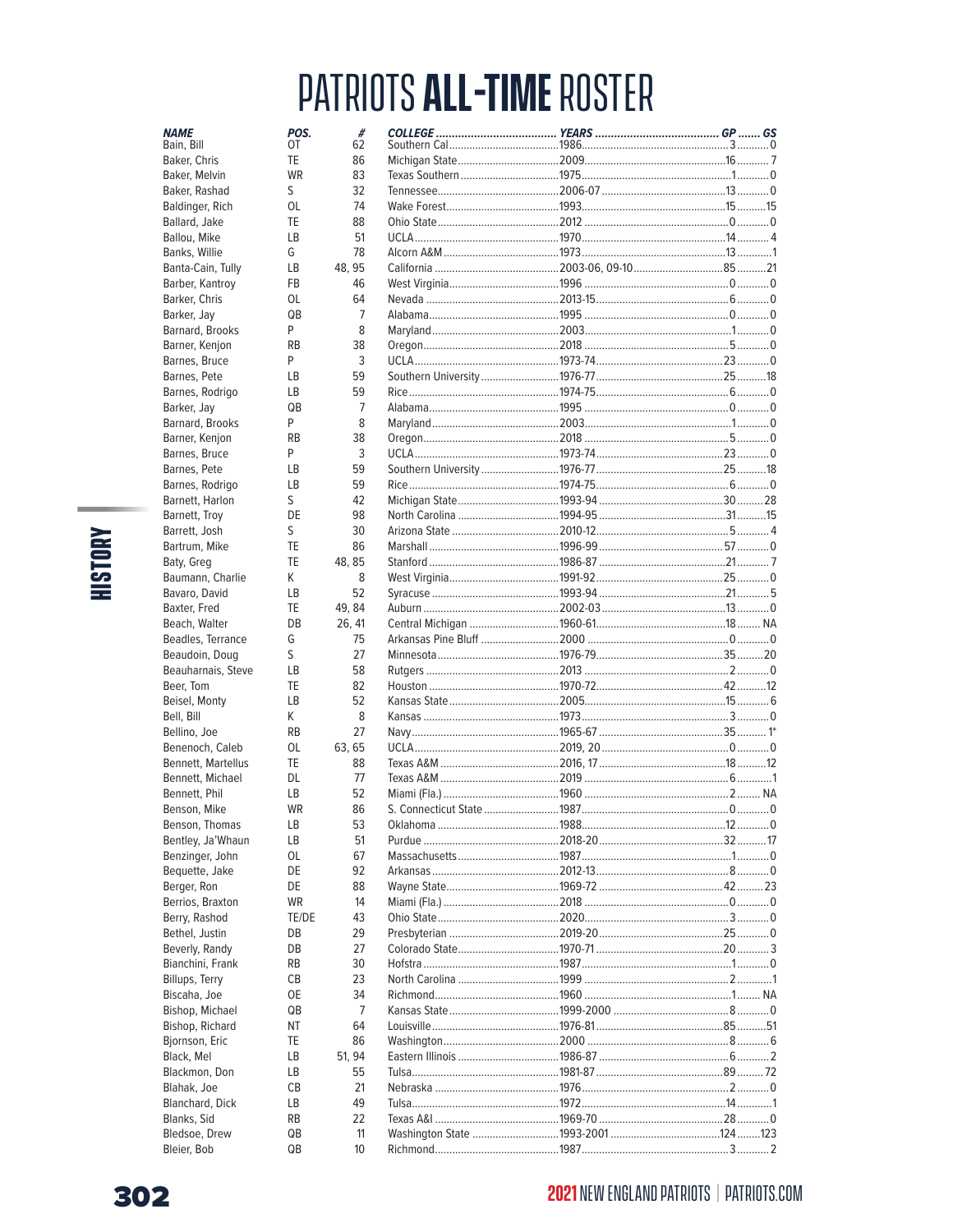| <b>NAME</b><br>Blount, LeGarrette | POS.<br><b>RB</b>    | #<br>29  |               |                                                            |    |        |
|-----------------------------------|----------------------|----------|---------------|------------------------------------------------------------|----|--------|
| Bodden, Leigh                     | СB                   | 23       |               |                                                            |    |        |
| Bolden, Brandon                   | <b>RB</b>            | 38       |               |                                                            |    |        |
| Bolton, Ron                       | DB                   | 27       |               |                                                            |    |        |
| Bostic, Jonathan                  | LB                   | 58       |               |                                                            |    |        |
| Boudreaux, Jim                    | DE                   | 64       |               |                                                            |    |        |
| Bowden, Andre                     | LB                   | 51       |               |                                                            |    |        |
| Bower, Tashawn                    | DL.                  | 96       |               |                                                            |    |        |
| Bowman, Jim                       | S                    | 28       |               |                                                            |    |        |
| Boyce, Josh                       | <b>WR</b>            | 82       |               |                                                            |    |        |
| Boyd, Greg                        | S                    | 29       |               |                                                            |    |        |
| Boyd, Greg                        | DE                   | 65       |               |                                                            |    |        |
| Brace, Ron                        | DL                   | 92,97    |               |                                                            |    |        |
| Bradshaw, Morris                  | <b>WR</b>            | 88       |               |                                                            |    |        |
|                                   | TE                   | 88       |               |                                                            |    |        |
| Brady, Kyle                       |                      |          |               |                                                            |    |        |
| Brady, Tom                        | QB<br><b>LB</b>      | 12<br>57 |               | Michigan ……………………………………………2000-19………………………………………285 ………283 |    |        |
| Bramlett, John                    |                      |          |               |                                                            |    |        |
| Branch, Alan                      | DL.                  | 97       |               |                                                            |    |        |
| Branch, Deion                     | <b>WR</b>            | 83,84    |               |                                                            |    |        |
| Brigance, O.J.                    | <b>LB</b>            | 59       |               |                                                            |    |        |
| Brisby, Vincent                   | <b>WR</b>            | 82       |               |                                                            |    |        |
| Briscoe, Marlin                   | <b>WR</b>            | 88       |               |                                                            |    |        |
| Brissett, Jacoby                  | QB                   | 7        |               |                                                            |    |        |
| Britt, Kenny                      | <b>WR</b>            | 85       |               |                                                            |    |        |
| Britt, Wesley                     | T.                   | 65       |               |                                                            |    |        |
| Brock, Pete                       | $\mathsf{C}$         | 58       |               |                                                            |    |        |
| Brooks, Terrence                  | DB                   | 25       |               |                                                            |    |        |
| Brown, Antonio                    | <b>WR</b>            | 17       |               |                                                            |    |        |
| Brown, Barry                      | TE-LB                | 66       |               |                                                            |    |        |
| Brown, Bill E.                    | LB                   | 54       |               |                                                            |    |        |
| Brown, Chad                       | LB                   | 98       |               |                                                            |    |        |
| Brown, Corwin                     | S                    | 30       |               |                                                            |    |        |
| Brown, Kareem                     | <b>DL</b>            | 95       |               |                                                            |    |        |
| Brown, Malcom                     | DL.                  | 90       |               |                                                            |    |        |
| Brown, Monty                      | LB                   | 93       |               |                                                            |    |        |
| Brown, Preston                    | <b>WR</b>            | 81       |               |                                                            |    |        |
| Brown, Roger                      | S                    | 47       |               |                                                            |    |        |
| Brown, Sergio                     | S                    | 38, 31   |               |                                                            |    |        |
| Brown, Sidney                     | СB                   | 21       |               |                                                            |    |        |
| Brown, Tarell                     | СB                   | 25       |               |                                                            |    |        |
| Brown, Trent                      | 0L                   | 77       |               |                                                            |    |        |
| Brown, Troy                       | <b>WR</b>            | 80, 86   |               |                                                            |    |        |
| Brown, Vincent                    | LB                   | 59       |               |                                                            |    |        |
| Brown, Wilbert                    | G                    | 60       |               |                                                            |    |        |
| Browner, Brandon                  | СB                   | 39       |               |                                                            |    |        |
| Browning, Dave                    | DE                   | 74       |               |                                                            |    |        |
| Bruney, Fred                      | DB                   | 33       |               |                                                            |    |        |
|                                   |                      | 54       |               |                                                            |    |        |
| Bruschi, Tedy                     | LВ                   | 84       |               |                                                            |    |        |
| Bryant, Hubie                     | WR                   |          |               |                                                            |    |        |
| Bryant, Myles                     | DB                   | 41       |               |                                                            |    |        |
| Buben, Mark                       | DL                   | 63       |               |                                                            |    |        |
| Buchanan, Michael                 | DL.                  | 99       |               |                                                            |    |        |
| <b>Buckley, Terrell</b>           | СB                   | 27, 22   |               |                                                            |    |        |
| Bugenhagen, Gary                  | OT-G                 | 67       |               |                                                            |    |        |
| Buoniconti, Nick                  | LВ                   | 85       |               |                                                            |    |        |
| Burgess, Derrick                  | LВ                   | 53       |               |                                                            |    |        |
| Burgess, Prescott                 | LB                   | 93       |               |                                                            |    |        |
| Burke, John                       | TE                   | 85       |               |                                                            |    |        |
| Burkhead, Rex                     | RB                   | 34       |               |                                                            |    |        |
| Burks, Steve                      | WR                   | 82       |               |                                                            |    |        |
| Burton, Ron                       | <b>RB</b>            | 22       |               |                                                            |    |        |
| Bussey, George                    | OL                   | 66       |               |                                                            |    |        |
| Butler, Adam                      | DL                   | 70       |               |                                                            |    |        |
| <b>Butler, Darius</b>             | СB                   | 28       |               |                                                            |    |        |
| Butler, Malcolm                   | СB                   | 21       |               |                                                            |    |        |
| <b>Rutts Marion</b>               | <b>R<sub>R</sub></b> | 44       | Florida State | 1994                                                       | 16 | $15 -$ |

# HISTORY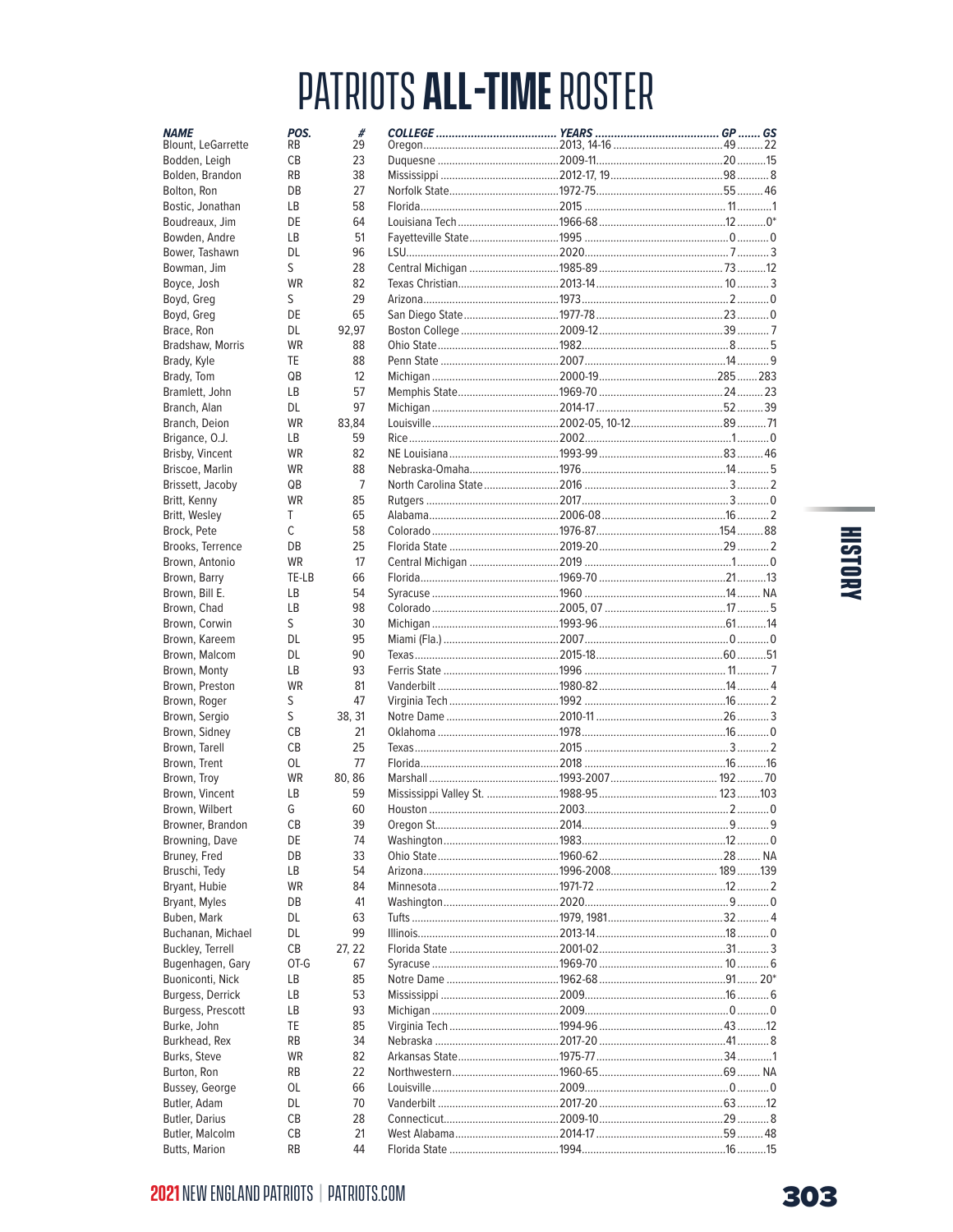| <b>NAME</b>   | POS. |          |                                         |  |
|---------------|------|----------|-----------------------------------------|--|
| Byars, Keith  |      |          |                                         |  |
| Byrd, Damiere | WR   | 1 $\cap$ | South Carolina 2020 2020 16 16 14       |  |
| Byrd, Dennis  | DΤ   |          | North Carolina State 1968 1968 14 14 14 |  |

#### $-$  C -

| <b>NAME</b>        | POS.      |
|--------------------|-----------|
| Cade, Eddie        | S         |
| Cadet, Travaris    | RB        |
| Cagle, John        | DT-LB-G   |
| Cajuste, Yodny     | OL        |
| Calabria, Steve    | QB        |
| Caldwell, Reche    | WR        |
| Calhoun, Don       | RB        |
| Calhoun, Shilique  | LВ        |
| Calloway, Chris    | WR        |
| Camarillo, Rich    | P         |
| Canale, Justin     | OG        |
| Canale, Whit       | DE        |
| Cannon, Marcus     | OL        |
| Canty, Chris       | СB        |
| Cappadona, Bob     | RB        |
| Cappelletti, Gino  | WR/K/DB   |
| Cardona, Joe       | LS        |
| Carey, Brian       | WR        |
| Carlson, Jeff      | QB        |
| Carpenter, Bobby   | LВ        |
| Carpenter, Rob     | WR        |
| Carter, Allen      | RB        |
| Carter, Andre      | DE        |
| Carter, Chris      | FS        |
| Carter Kent        | LB        |
| Carter, Tony       | FB        |
| Carter, Tony       | СB        |
| Carthen, Jason     | LВ        |
| Carwell, Larry     | DB        |
| Cash, Rick         | DT        |
| Casillas, Jonathan | LВ        |
| Cassel, Matt       | QB        |
| Catanho, Alcides   | LВ        |
| Cavanaugh, Matt    | QB        |
| Caveness, Ron      | LB        |
| Centers, Larry     | FB        |
| Chandler, Al       | TE        |
| Chandler, Edgar    | LΒ        |
| Chandler, Scott    | TE        |
| Chapple, Dave      | P         |
| Charles, John      | DB        |
| Chatham, Matt      | LΒ        |
| Cherry, Je'Rod     | S         |
| Cherry, J'Juan     | СB        |
| Cheyunski, Jim     | LВ        |
| Childress, Bam     | WR        |
| Childress, Fred    | OG        |
| Chilton, Gene      | С         |
| Christy, Richard   | <b>RB</b> |
| Chung, Eugene      | OL        |
| Chung, Patrick     | S         |
| Cindrich, Ralph    | LВ        |
| Claridge, Ryan     |           |
|                    | LВ<br>RB  |
| Clark, Allan       |           |
| Clark, Gail        | LВ        |
| Clark, Phil        | DB        |
| Clark, Rico        | CВ        |

DE

| #      |              |              |  |
|--------|--------------|--------------|--|
| 41     |              |              |  |
| 39     |              |              |  |
| 62     |              |              |  |
| 63     |              |              |  |
| 18     |              |              |  |
| 87     |              |              |  |
| 44     |              |              |  |
| 90     |              |              |  |
| 82     |              |              |  |
| 3      |              |              |  |
| 63     |              |              |  |
| 67     |              |              |  |
| 61     |              |              |  |
| 26     |              |              |  |
| 33     |              |              |  |
| 20     |              |              |  |
| 49     |              |              |  |
| 81     |              |              |  |
| 17     |              |              |  |
| 59     |              |              |  |
| 81     |              |              |  |
| 21     |              |              |  |
| 93.96  |              |              |  |
| 42     |              |              |  |
|        |              |              |  |
| 51     |              |              |  |
| 30     |              |              |  |
| 29     |              |              |  |
| 99     |              |              |  |
| 41     |              |              |  |
| 63     |              |              |  |
| 52     |              |              |  |
| 16     |              |              |  |
| 54     |              |              |  |
| 12     |              |              |  |
| 51     |              |              |  |
| 31     |              |              |  |
| 57, 82 |              |              |  |
| 50     |              |              |  |
| 88     |              |              |  |
| 10     |              |              |  |
| 25     |              |              |  |
| 58     |              |              |  |
| 30     |              |              |  |
| 32     |              |              |  |
| 50     |              |              |  |
| 13     |              |              |  |
| 61     |              |              |  |
| 63     |              |              |  |
| 23     |              |              |  |
| 69     |              |              |  |
| 25, 23 |              |              |  |
| 55     |              |              |  |
|        |              |              |  |
| 47     |              |              |  |
| 35     |              |              |  |
| 54     |              |              |  |
| 22     |              |              |  |
| 39     |              |              |  |
| 65     | Kansas State | $1981$ $7$ 0 |  |



Clark, Steve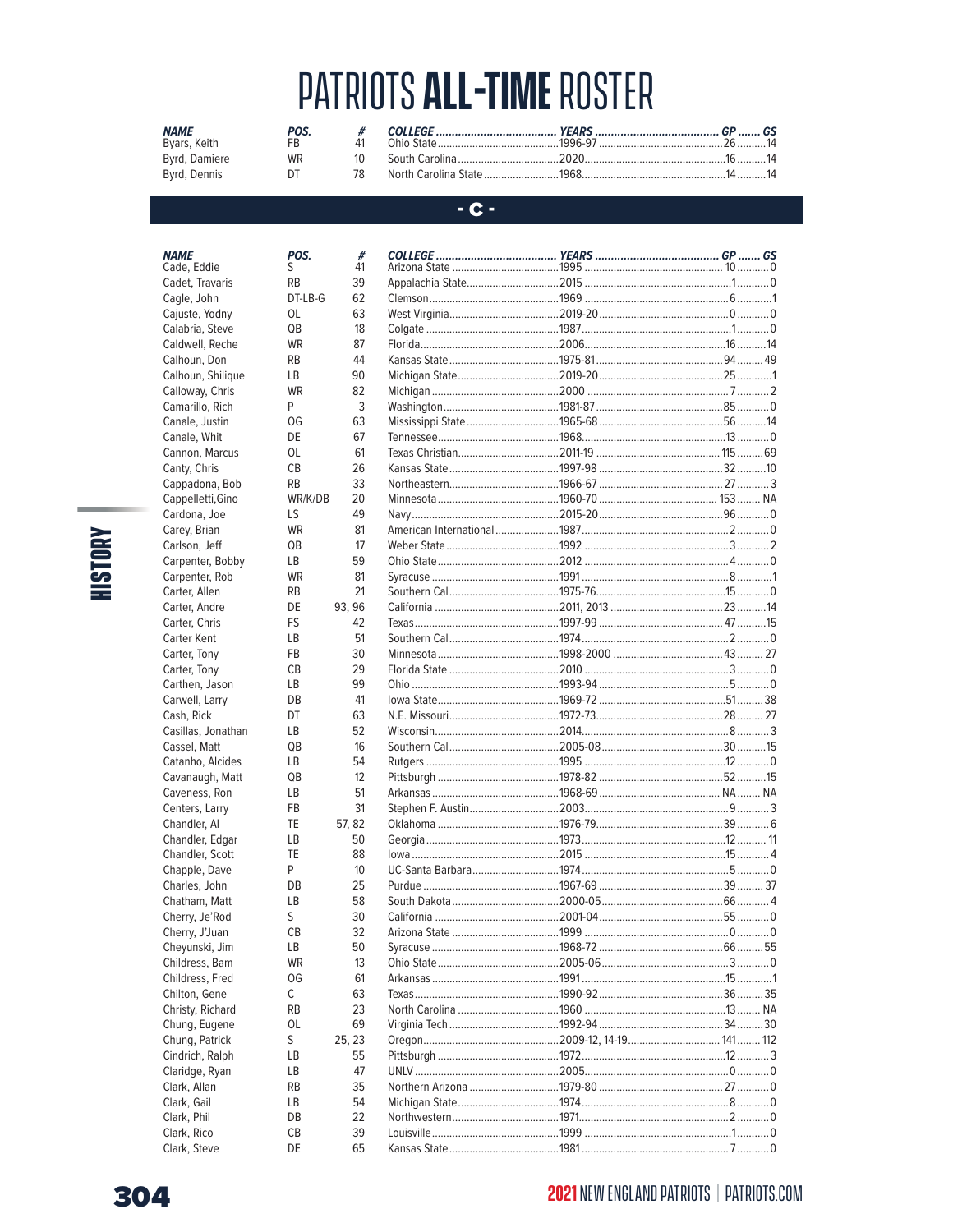| <b>NAME</b><br>Clay, Willie | POS.<br>FS | #<br>32  |                                                          |  |  |
|-----------------------------|------------|----------|----------------------------------------------------------|--|--|
| Clayborn, Adrian            | DE         | 94       |                                                          |  |  |
| Clayborn, Raymond           | СB         | 26       |                                                          |  |  |
| Clayton, Stan               | <b>OT</b>  | 76       |                                                          |  |  |
| Cleeland, Cameron           | TE         | 85       |                                                          |  |  |
| Cleveland, Asante           | TE         | 44       |                                                          |  |  |
| Clayton, Thomas             | <b>RB</b>  | 22       |                                                          |  |  |
| Cloud, Michael              | <b>RB</b>  | 21       |                                                          |  |  |
| Cloutier, Dave              | DB         | 28       |                                                          |  |  |
| Coates, Ben                 | TE         | 87       |                                                          |  |  |
|                             | <b>RB</b>  | 34       |                                                          |  |  |
| Cobbs, Cedric               | DB         | 43       |                                                          |  |  |
| Cobbs, Duffy                | <b>WR</b>  | 83       |                                                          |  |  |
| Coffey, Wayne               | OG         | 62       |                                                          |  |  |
| Cohen, Abe                  |            |          |                                                          |  |  |
| Cohen, Landon               | DL         | 66,98    |                                                          |  |  |
| Colclough, Jim              | <b>WR</b>  | 81       |                                                          |  |  |
| Cole, Marquice              | СB         | 23       |                                                          |  |  |
| Coleman, Corey              | <b>WR</b>  | 10       |                                                          |  |  |
| Coleman, Dennis             | LB         | 53       |                                                          |  |  |
| Coleman, Eric               | DB         | 22       |                                                          |  |  |
| Coleman, Fred               | <b>WR</b>  | 84       |                                                          |  |  |
| Coleman, Justin             | DB         | 22       |                                                          |  |  |
| Coleman, Pat                | <b>WR</b>  | 47       |                                                          |  |  |
| Collie, Austin              | WR         | 10       |                                                          |  |  |
| Collins Sr., Jamie          | LB         | 91, 58   |                                                          |  |  |
| Collins, Todd               | LB         | 54,59    |                                                          |  |  |
| Collins, Tony               | <b>RB</b>  | 33       |                                                          |  |  |
| Collons, Ferric             | DE         | 92       |                                                          |  |  |
| Colon, Harry                | S          | 40       |                                                          |  |  |
| Colton, George              | 0T         | 63       |                                                          |  |  |
| Colvin, Rosevelt            | LB         | 59       |                                                          |  |  |
| Compton, Mike               | $C-G$      | 77       |                                                          |  |  |
| Condon, Tom                 | OG         | 63       |                                                          |  |  |
| Conn, Dick                  | S          | 22       |                                                          |  |  |
| Connolly, Dan               | OL         | 63       |                                                          |  |  |
| Cook, Marv                  | TE         | 46,85    |                                                          |  |  |
| Cooks, Brandin              | <b>WR</b>  | 14       |                                                          |  |  |
| Cooks, Terrence             | LB         | 58       |                                                          |  |  |
| Cooper, Jonathan            | G          | 65       |                                                          |  |  |
| Copeland, Brandon           | LB         | 52       |                                                          |  |  |
| Corbett, Steve              | OG         | 62       |                                                          |  |  |
| Corcoran, Jim               | QB         | 15       |                                                          |  |  |
| Corsetti, Rico              | LB         | 93       |                                                          |  |  |
| Costict, Ray                | LB         | 55       |                                                          |  |  |
| Cottrell, Dana              | LВ         | 45       |                                                          |  |  |
| Cowan, Larry                | RB         | 44       |                                                          |  |  |
| Cowart, Byron               | DL         | 99       |                                                          |  |  |
| Cox, Bryan                  | LB         | 51       |                                                          |  |  |
| Cox, Christian              | LВ         | 47       |                                                          |  |  |
| Crable, Shawn               | LB         | 98       |                                                          |  |  |
| Crabtree, Eric              | WR         | 10       |                                                          |  |  |
| Crawford, Elbert            | OL         | 65       |                                                          |  |  |
|                             | <b>RB</b>  | 30       |                                                          |  |  |
| Crawford, Jim               | LВ         | 99       |                                                          |  |  |
| Crawford, Vernon            |            |          |                                                          |  |  |
| Creswell, Smiley            | DE         | 92<br>81 |                                                          |  |  |
| Crittenden, Ray             | WR         |          |                                                          |  |  |
| Croom, Corey                | RB         | 26       |                                                          |  |  |
| Cross, Bob                  | OT         | 77       |                                                          |  |  |
| Crossen, Keion              | DB         | 35       |                                                          |  |  |
| Croston, Cole               | 0L         | 74       | lowa ………………………………………………2017-18 ………………………………………………5 …………0 |  |  |
| Crouthamel, Jake            | <b>RB</b>  | 34       |                                                          |  |  |
| Crow, Albert                | DT         | 72       |                                                          |  |  |
| Crump, George               | DE         | 91       |                                                          |  |  |
| Crump, Harry                | <b>RB</b>  | 31       |                                                          |  |  |
| Crumpler, Alge              | TE         | 82       |                                                          |  |  |
| Cryder, Bob                 | OG         | 75       |                                                          |  |  |

# HISTORY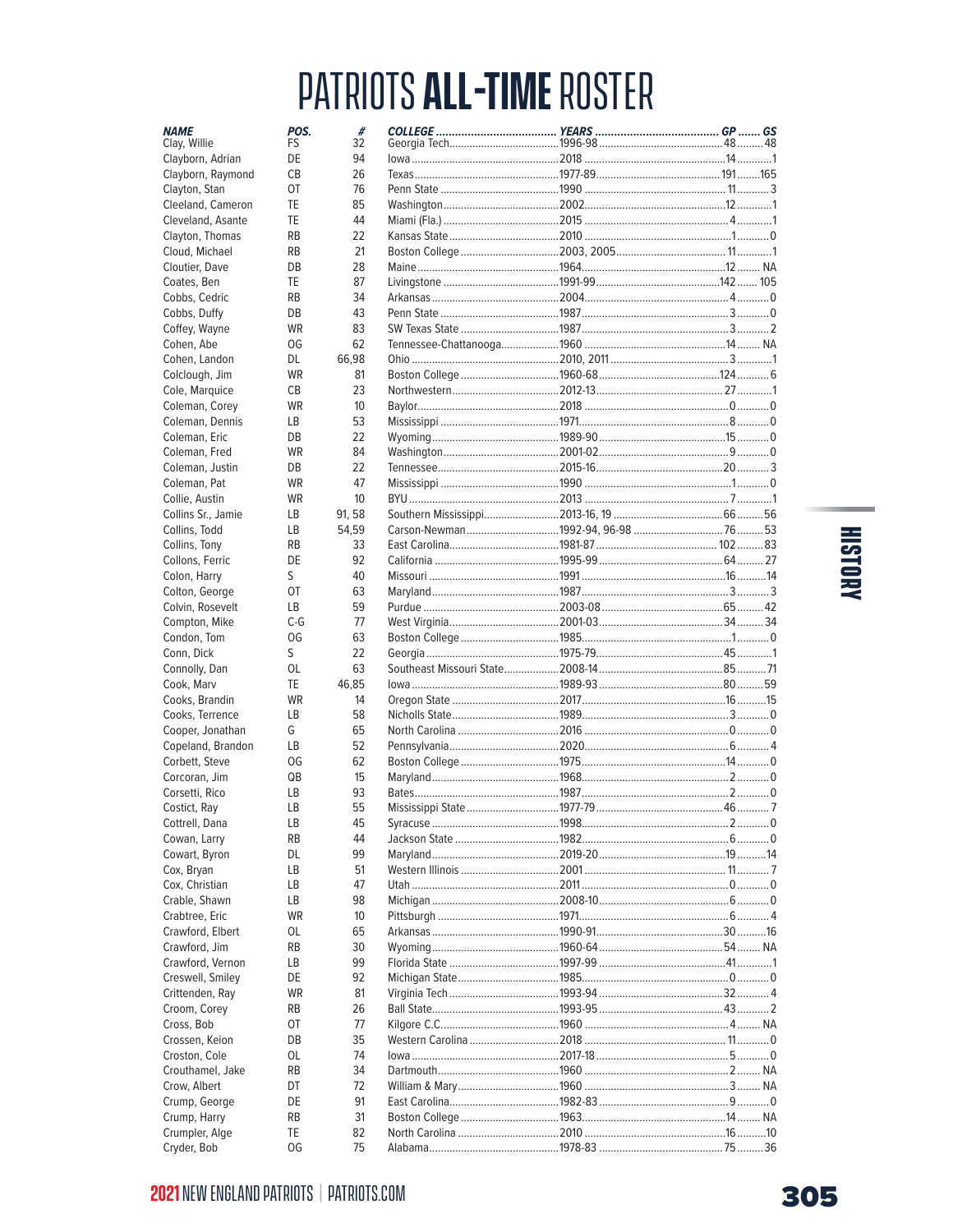| <b>NAME</b>          | POS.            | #  |  |  |
|----------------------|-----------------|----|--|--|
| Cudzik, Walt OC      |                 | 54 |  |  |
| Cullors, Derrick     | RB              | 29 |  |  |
| Cunningham, Jay      | DB              | 21 |  |  |
| Cunningham, Jermaine | DE              | 96 |  |  |
| Cunningham, Korey    | OL              | 74 |  |  |
| Cunningham, Sam      | <b>RB</b>       | 39 |  |  |
| Currier, Bill        | DB              | 28 |  |  |
| Cusick, Pete         | NT <sub>2</sub> | 76 |  |  |

#### $-D -$

| POS.<br>LB. | #<br>93 |                                                        |  |  |
|-------------|---------|--------------------------------------------------------|--|--|
| LB          | 51      |                                                        |  |  |
| DE          | 77      |                                                        |  |  |
| QB          | 6       |                                                        |  |  |
| G           | 61      |                                                        |  |  |
| <b>WR</b>   | 18      |                                                        |  |  |
| DL          | 98      |                                                        |  |  |
| DB          | 22      |                                                        |  |  |
| LВ          | 51      |                                                        |  |  |
| <b>RB</b>   | 40      |                                                        |  |  |
| K.          | 5       |                                                        |  |  |
|             | 53      |                                                        |  |  |
| LB          |         |                                                        |  |  |
| OG          | 65      |                                                        |  |  |
| S           | 36      |                                                        |  |  |
| DL          | 42, 58  |                                                        |  |  |
| WR          | 84      |                                                        |  |  |
| TE-DE       | 83      |                                                        |  |  |
| DB          | 29      |                                                        |  |  |
| TE          | 87      |                                                        |  |  |
| DL          | 71      |                                                        |  |  |
| DE          | 89      |                                                        |  |  |
| C           | 66      |                                                        |  |  |
| OT          | 74      |                                                        |  |  |
| RB.         | 42      |                                                        |  |  |
| СB          | 37      | Nebraska ………………………………………2012-14………………………………………29 ………20 |  |  |
| LB          | 99      |                                                        |  |  |
| G           | 61      |                                                        |  |  |
| TE          | 86      |                                                        |  |  |
| DT          | 71      |                                                        |  |  |
| FB          | 46      |                                                        |  |  |
| OL          | 65      |                                                        |  |  |
| TE          | 85      |                                                        |  |  |
| <b>RB</b>   | 28      |                                                        |  |  |
| QB          | 15      |                                                        |  |  |
| OT          | 76      |                                                        |  |  |
| WR          | 17      |                                                        |  |  |
| LB          | 59      |                                                        |  |  |
| DB          | 47      |                                                        |  |  |
| DB          | 23      |                                                        |  |  |
| WR          | 13      |                                                        |  |  |
| DE          | 66      |                                                        |  |  |
| G           | 67      |                                                        |  |  |
| QB          | 14      |                                                        |  |  |
| CВ          | 21      |                                                        |  |  |
| RB          | 44      |                                                        |  |  |
| DB          | 35      |                                                        |  |  |
| LВ          | 54      |                                                        |  |  |
| OG          | 68      |                                                        |  |  |
| ОC          | 58      |                                                        |  |  |
| RB          | 21      |                                                        |  |  |
| S           | 22      |                                                        |  |  |
| WR          | 86      |                                                        |  |  |
| WR          | 88      |                                                        |  |  |

# **HISTORY**

**NAME**<br>Cudzik, Walt

**NAME** 

Dalton, Antico

Davis, Adam

Davis, Andre'

Davis, Carl

Davis, Cody

Davis, Don

Davis, Elgin

Davis, Greg

Davis, Jack

Davis, Ja'Gared

Davis, Kanorris

Davis, Keionta Davis, Shockmain

Dawson, Bill

Dawson, Lin

Dee, Bob

Dawson, Duke Jr.

Dellenbach, Jeff

Delucca, Gerry

Dennard, Alfonzo

DeOssie, Steve

Denson, Damon

DeRiggi, Fred

Develin, James

Devey, Jordan

DeVree, Tyson

Dillon, Corey

Dimitroff, Tom

Discenzo, Tony

Dobson, Aaron

Dombroski, Paul

Donnalley, Kevin

Dorsett II, Phillip

Douglas, David

Dowling, Brian

Dowling, Ras-I

Dressler, Doug

Dugger, Kyle

Dukes, Mike

DuLac, Bill

Dumler, Doug Dupard, Reggie

Durko, Sandy

Dykes, Hart Lee

Dwight, Tim

Dorsey, Nate

Doig, Steve

Demps, Jeff

Derby, AJ

Deaderick, Brandon

Damkroger, Maury

Danenhauer, Bill Davey, Rohan

## 306

### **2021** NEW ENGLAND PATRIOTS | PATRIOTS.COM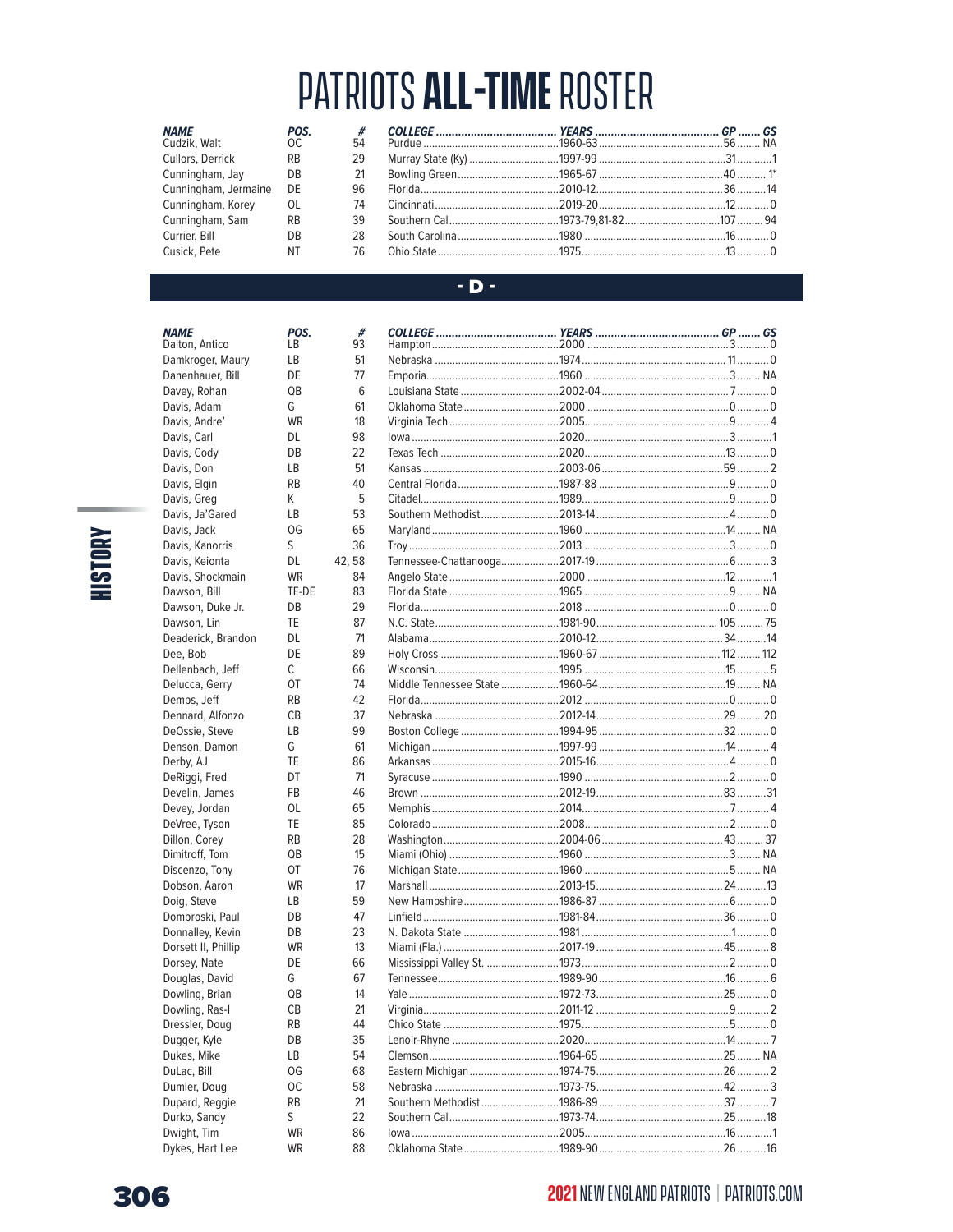### $E =$

 $#$ <br>74, 99

| <b>NAME</b>         | POS.      |
|---------------------|-----------|
| Easley, Dominique   | DL        |
| Eason, Tony         | QB        |
| Eaton, Chad         | DT        |
| Ebner, Nate         | DB        |
| Eckel, Kyle         | FB        |
| Edds, A.J.          | LВ        |
| Edelman, Julian     | WR        |
| Edmonds, Randy      | LВ        |
| Edwards, Marc       | FB        |
| Edwards, Robert     | RB        |
| Edwards, Tim        | DE        |
| Equ, Patrick        | RB        |
| Eisenhauer, Larry   | DE        |
| Eitzmann, Chris     | TE        |
| Ellard, Henry       | <b>WR</b> |
| Elliott, Jamin      | <b>WR</b> |
| Ellis, Ed           | T         |
| Ellis, Shaun        | DE        |
| Ellison, Jerry      | RB        |
| Eluemunor, Jermaine | OL        |
| Emanuel, Bert       | WR        |
| Evans, Heath        | FB        |

POS.

 $\mathop{\mathsf{OG}}$ 

**OG** 

 $LB$ 

OG

 $\mathsf{RB}$ 

**TE** 

WR

 $P$ 

G

 $\mathsf{CB}$ 

 $O<sub>T</sub>$ 

TE

DB

**OL** 

 $RB$ 

 $OL$ 

 $\mathsf{LB}$ 

TE

 $CB$ 

 $LB$ 

 $OL$ 

 $\mathsf{Q}\mathsf{B}$ 

 $LB$ 

**DL** 

 ${\sf FB}$ 

WR

 $\mathsf{Q}\mathsf{B}$ 

 $\mathsf{K}$ 

**TE** 

K

WR

 $RB$ 

DL

 $RB$ 

 $RB$ 

 $LB$ 

 $\sf S$ 

**NAME** 

Fairchild, Paul

Falcon, Terry

Farrell, Sean

Faulk, Kevin

Farmer, Lonnie

Fauria, Christian

Feacher, Ricky

Feagles, Jeff

Feehery, Gerry

Feggins, Howard

Feldhausen, Paul

Ferentz, James

Ferguson, Vagas

Fleming, Darius

Flemister, Zeron

Fletcher, Bradley

Fletcher, Dane

Fletcher, Derrick

Flowers, Marquis

Flowers, Trey

Floyd, Michael

Fontenot, Chris

Foreman, Chuck

Forston, Marcus

Floyd, Chris

Flutie, Doug

Forbath, Kai

Ford, Isaiah

Forte, Ike

Foster, D.J.

Foster, Will

Fox, Tim

Folk, Nick

Flick, Tom

Fleming, Cameron

Fells, Daniel

Felt, Dick

### - F -

| #                |                     |  |  |
|------------------|---------------------|--|--|
| 66               |                     |  |  |
| 68               |                     |  |  |
| 55               |                     |  |  |
| 62               |                     |  |  |
| 33               |                     |  |  |
| 88               |                     |  |  |
| 83               |                     |  |  |
| 6                |                     |  |  |
| 63               |                     |  |  |
| 36               |                     |  |  |
| 66               |                     |  |  |
| 86               |                     |  |  |
| 24               |                     |  |  |
| 66               |                     |  |  |
| 43               |                     |  |  |
| 71               |                     |  |  |
| 58, 48, 53       |                     |  |  |
| 46               |                     |  |  |
| 24               | $10wa1$ 2 $$ 2 $$ 0 |  |  |
| 52               |                     |  |  |
| 64               |                     |  |  |
| 10 <sup>10</sup> |                     |  |  |
| 59               |                     |  |  |
| 98               |                     |  |  |
| 37               |                     |  |  |
| 14               |                     |  |  |
| $\overline{2}$   |                     |  |  |
| 2, 6             |                     |  |  |
| 85               |                     |  |  |
| 5                |                     |  |  |
| 84               |                     |  |  |
| 22               |                     |  |  |
| 98               |                     |  |  |
| 38               |                     |  |  |
| 27               |                     |  |  |
| 55               |                     |  |  |
| 48               |                     |  |  |

# **HISTORY**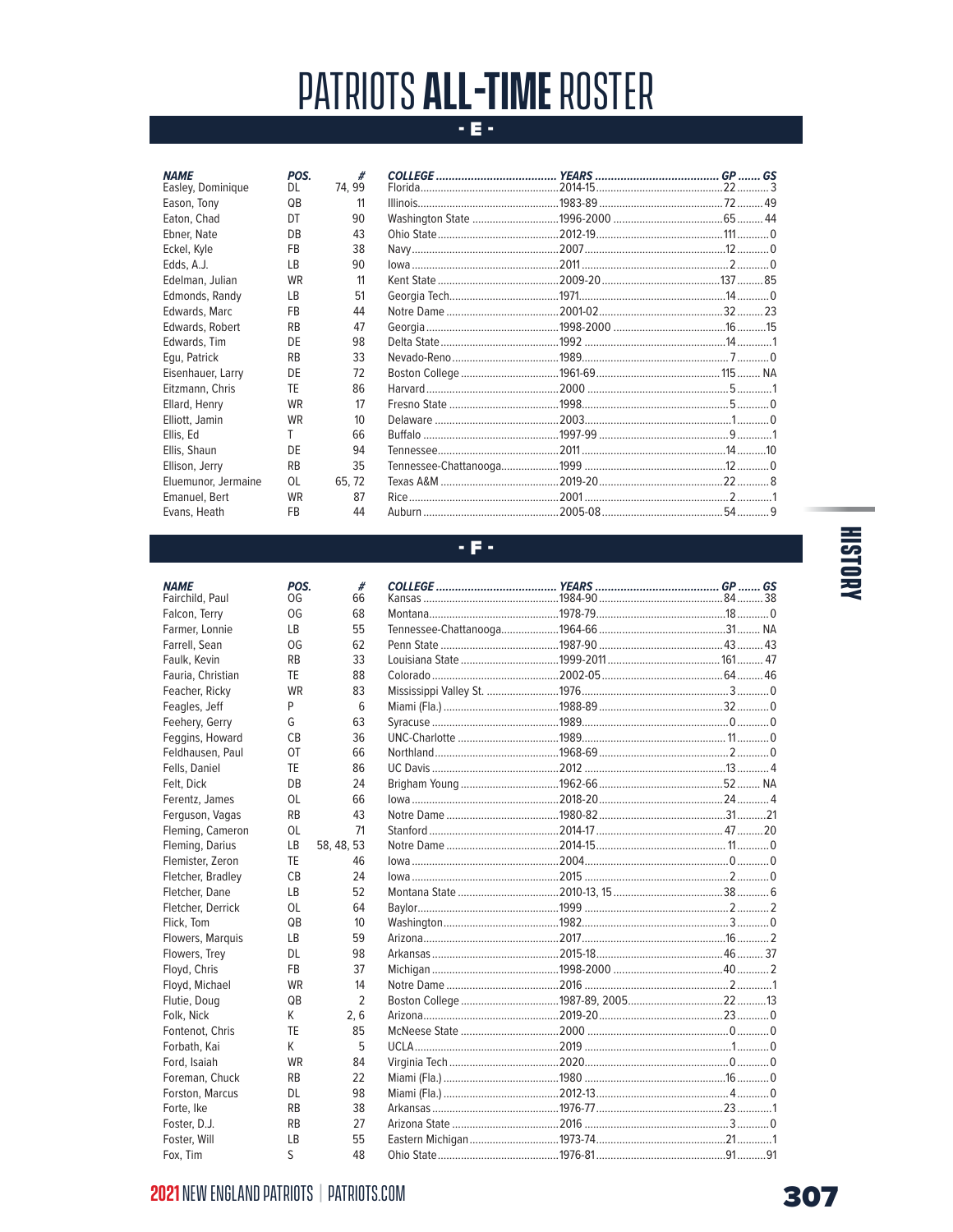| <b>NAME</b>         | POS.      | #            |  |  |
|---------------------|-----------|--------------|--|--|
| Frain, Todd         | TE.       | 44.85        |  |  |
| Francis, Justin     | <b>DL</b> | 94           |  |  |
| Francis, Russ       | TF        | 81           |  |  |
| Franklin, Arnold    | TF        | 87           |  |  |
| Franklin, Tony      | K         | $\mathbf{1}$ |  |  |
| Fraser, Jim         | $LB-P$    | 51           |  |  |
| Frazier, Charley    | <b>WR</b> | 81           |  |  |
| Freeman, Arturo     | S         | 25           |  |  |
| Freeny, Jonathan    | LB        | 55, 44       |  |  |
| Friesz, John        | QB        | 17           |  |  |
| Frisch, David       | TF        | 88           |  |  |
| Froholdt, Hjalte    | 0L        | 64           |  |  |
| Fryar, Irving       | <b>WR</b> | 80           |  |  |
| Fullington, Darrell | S         | 29           |  |  |
| Funchess, Tom       | OT        | 73           |  |  |
| Fussell. Tom        | DE        | 83           |  |  |

#### $-G -$

**NAME** 

Gabriel, Doug

Gadbois, Dennis

Gaffney, Jabar Gaffney, Tyler

Gaiter, Tony

Gallaher, Allen

Galloway, Joey

Gamble, R.C.

Gambol, Chris

Gannon, Chris

Garcia, Teddy

Garcia, Tony Gardin, Ron

Gardner, Barry

Garrett, J.D.

Garron, Larry

Geddes, Bob

George, Tony

Gillen, John

Gillislee, Mike

Gisler, Mike

Givens, David Gladieux, Bob

Glenn, Terry

Glenn, Vencie

Gogolak, Charlie

Goad, Tim

Golden, Tim Golic, Bob

Gonzalez, Noe

Gordon, Steve

Gordon, Tim

Gorin, Brandon

Gordon, Cameron Gordon, Josh

Gilmore, Stephon Gipson, Paul

Germany, Willie

Gibson, Brandon Gibson, Ernest

Gash, Sam Gay, Randall

Garoppolo, Jimmy Garrett, Carl

Gant, Malik

POS.

WR

WR WR

 $RB$ 

WR

OT

WR

**RB** 

**OL** 

DE

 $DB$ 

 $\mathsf{K}$ **OL** 

WR  $\mathsf{LB}$ 

 $QB$ 

**RB** 

 $RB$  $\mathsf{RB}$ 

 $\mathsf{RB}$ 

 $CB$ 

 $LB$ 

S

 $\mathsf S$ WR

 $CB$ 

 $\mathsf{LB}$ 

 $RB$  $CB$ 

 $RB$ 

G WR

 $R<sub>B</sub>$ 

WR

DB

**NT** 

 $\mathsf{K}$  $LB$ 

 $LB$ 

 $RB$  $LB$ 

**WR** 

OL

 $\mathsf S$  $\mathsf T$ 

# **HISTORY**

| #<br>85         | <b>COLLEGE</b> | <b>YEARS</b> | <b>GP</b> | GS |
|-----------------|----------------|--------------|-----------|----|
| 48, 82          |                |              |           |    |
| 10              |                |              |           |    |
| 36              |                |              |           |    |
| 17              |                |              |           |    |
| 64              |                |              |           |    |
| 13              |                |              |           |    |
| 13              |                |              |           |    |
| 74              |                |              |           |    |
| 91              |                |              |           |    |
| 42              |                |              |           |    |
| $\overline{7}$  |                |              |           |    |
| 63              |                |              |           |    |
| 37              |                |              |           |    |
| 47              |                |              |           |    |
| 10              |                |              |           |    |
| 30              |                |              |           |    |
| 32              |                |              |           |    |
| 40              |                |              |           |    |
| 33              |                |              |           |    |
| 21              |                |              |           |    |
| 59              |                |              |           |    |
| 41              |                |              |           |    |
| 29              |                |              |           |    |
| 13              |                |              |           |    |
| 43              |                |              |           |    |
| 54              |                |              |           |    |
| 35              |                |              |           |    |
| 24              |                |              |           |    |
| 46              |                |              |           |    |
| 67              |                |              |           |    |
| 87              |                |              |           |    |
| 24              |                |              |           |    |
| 88              |                |              |           |    |
| 25              |                |              |           |    |
| 72              |                |              |           |    |
| 7               |                |              |           |    |
| 59              |                |              |           |    |
| 51              |                |              |           |    |
| 38              |                |              |           |    |
| 45              |                |              |           |    |
| 10 <sup>°</sup> |                |              |           |    |
| 66              |                |              |           |    |
| 41              |                |              |           |    |
| 76              |                |              |           |    |
|                 |                |              |           |    |

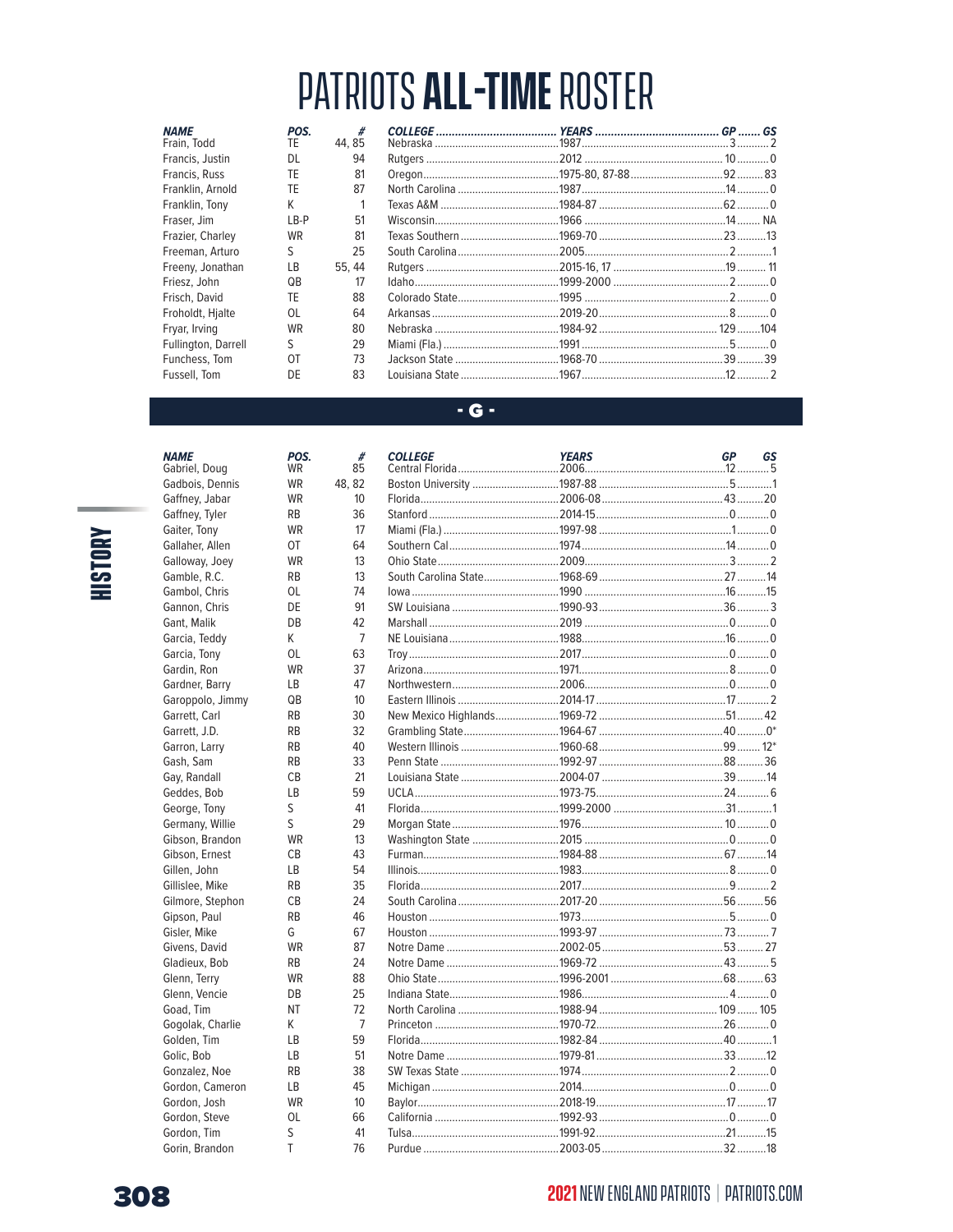| <b>NAME</b><br>Gostkowski, Stephen | POS.<br>K       | #<br>3 |  |  |
|------------------------------------|-----------------|--------|--|--|
| Graff, Neil                        | QB              | 15     |  |  |
| Graham, Art                        | <b>WR</b>       | 84     |  |  |
| Graham, Daniel                     | <b>TF</b>       | 82     |  |  |
| Graham, Hason                      | <b>WR</b>       | 81     |  |  |
| Graham, Milt                       | OT              | 70     |  |  |
| Graham, Shayne                     | K               | 5      |  |  |
| Granby, John                       | <b>DB</b>       | 25     |  |  |
| Grant, Rupert                      | <b>FB</b>       | 34     |  |  |
| Gravely, Maurice                   | FS              | 23     |  |  |
| Graves, White                      | DB              | 44     |  |  |
| Gray, Jonas                        | <b>RB</b>       | 35     |  |  |
| Gray, Leon                         | 0T              | 70     |  |  |
| Green, David                       | <b>RB</b>       | 38     |  |  |
| Green, Jarvis                      | DE              | 97     |  |  |
| Green, Jerry                       | <b>RB</b>       | 45     |  |  |
| Green, Justin                      | <b>DB</b>       | 41     |  |  |
| Green, Victor                      | S               | 27     |  |  |
| Green-Ellis, BenJarvus             | <b>RB</b>       | 42     |  |  |
| Greene, Tom                        | QB              | 14     |  |  |
| Gregory, Steve                     | S               | 28     |  |  |
| Grier, Marrio                      | <b>RB</b>       | 35     |  |  |
| Griffith, Richard                  | TF              | 88     |  |  |
| Grigsby, Nicholas                  | LB              | 50     |  |  |
| Grimes, Reggie                     | DE              | 97     |  |  |
| Grissom, Cory                      | <b>DL</b>       | 67     |  |  |
| Grissom, Geneo                     | DL.             | 92.96  |  |  |
| Grogan, Steve                      | QB              | 14     |  |  |
| Gronkowski, Dan                    | TF              | 82     |  |  |
| Gronkowski, Rob                    | TE              | 87     |  |  |
| Gutierrez, Matt                    | $\overline{OB}$ | 7      |  |  |
| Guy, Lawrence                      | <b>DL</b>       | 93     |  |  |
| Guyton, Gary                       | LB              | 58, 59 |  |  |
| Guyton, Myron                      | SS              | 29     |  |  |
| Guzik, John                        | <b>NT</b>       | 97     |  |  |

# **KNOTSIH**

#### $- H -$

| #                |  |  |
|------------------|--|--|
| 62               |  |  |
| 75               |  |  |
| 68               |  |  |
| 23               |  |  |
| 59               |  |  |
| 91               |  |  |
| 71               |  |  |
| 74               |  |  |
| 15               |  |  |
| 73               |  |  |
| 15               |  |  |
| 74               |  |  |
| 10 <sup>10</sup> |  |  |
| 24               |  |  |
| 16               |  |  |
| 6                |  |  |
| 81               |  |  |
| 8                |  |  |
| 77               |  |  |
| 30, 21           |  |  |
| 14               |  |  |
| 23               |  |  |
| 37               |  |  |
| 45               |  |  |
| 78               |  |  |
| 29               |  |  |

### **2021 NEW ENGLAND PATRIOTS | PATRIOTS.COM**

**POS.**<br>G-DE

OT-DE

OG

DB

 $\mathsf{L}\mathsf{B}$ 

DE

DE

**DL** 

 $\overline{\mathsf{Q}}\mathsf{B}$ 

OG

WR

DE

 $P$ 

 $RB$ WR

 $P$ 

TE

 $P$ 

OT

 $DB$ 

WR

 $CB$  $RB$ 

 $LB$ 

DE

 $RB$ 

**NAME** Hagen, Halvor

Haggerty, Mike

Haley, Darryl

Hamilton, Ray

Hammond, Kim

Hannah, John Hankerson, Leonard

Hansen, Brian

Hansen, Bruce

Hansen, Chad

Hanson, Chris

Harbor, Clay

Hare, Eddie

Harlow, Pat

Harmon, Duron Harper, Chris

Harris, Antwan

Harris, Damien Harris, David

Harris, Marshall

Harris, Raymont

Hamilton, Woodrow

Hanneman, Craig

Hall, Ron

Hall, Terez Hamilton, Bobby

ŕ.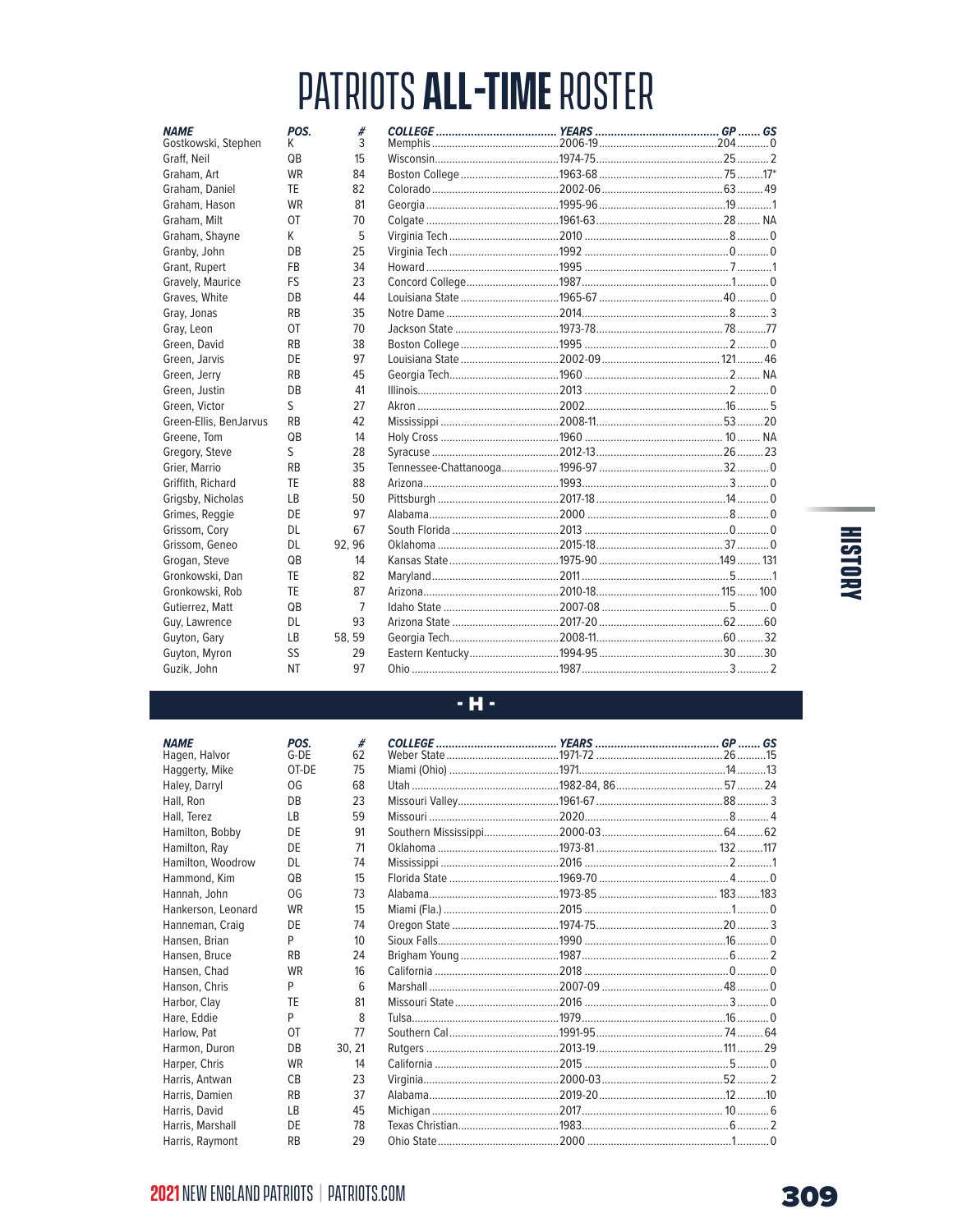| <b>NAME</b>                     | POS.       | #              |  |  |
|---------------------------------|------------|----------------|--|--|
| Harris, Rickie                  | DB         | 25             |  |  |
| Harris, Ronnie                  | WR/PR/KR   | 84<br>92       |  |  |
| Harrison, James                 | LB<br>S    | 37             |  |  |
| Harrison, Rodney                | <b>WR</b>  | 15             |  |  |
| Harry, N'Keal<br>Hartley, Ken   | P          | $\overline{7}$ |  |  |
|                                 | LB         | 58             |  |  |
| Harvey, Richard                 | TE         | 80             |  |  |
| Hasselbeck, Don                 |            |                |  |  |
| Hauck, Tim                      | FS<br>DT   | 40<br>67       |  |  |
| Hauser, Art<br>Hawkins, Artrell | DB         | 25             |  |  |
| Hawkins, Mike                   | <b>OLB</b> | 59             |  |  |
| Hawkins, Steve                  | <b>WR</b>  | 80             |  |  |
| Hawthorne, Greg                 | WR/RB      | 27             |  |  |
| Hayes, Chris                    | S          | 29             |  |  |
| Hayes, Donald                   | <b>WR</b>  | 81             |  |  |
| Hayman, Conway                  | 0G         | 65             |  |  |
| Haynes, Mike                    | <b>CB</b>  | 40             |  |  |
| Haynesworth, Albert             | DL         | 92             |  |  |
| Henderson, Jerome               | CВ         | 36             |  |  |
| Hendley, David                  | DB         | 28             |  |  |
| Henke, Karl                     | OT         | 80             |  |  |
| Hennessey, Tom                  | DB         | 30             |  |  |
| Henson, Luther                  | ΝT         | 70             |  |  |
| Herline, Alan                   | P          | 6              |  |  |
| Herman, Brad                    | TE         | 82             |  |  |
| Hernandez, Aaron                | TE         | 85.81          |  |  |
| Herock, Ken                     | LВ         | 36             |  |  |
| Herron, Justin                  | OL         | 75             |  |  |
| Herron, Mack                    | <b>RB</b>  | 42             |  |  |
| Hicks, Akiem                    | DL         | 72             |  |  |
| Hightower, Dont'a               | LВ         | 54             |  |  |
| Hill, Jeremy                    | <b>RB</b>  | 33             |  |  |
| Hill, Marquise                  | DL         | 91             |  |  |
| <b>Hill Troy</b>                | СB         | 41             |  |  |
| Hilliard, Lex                   | <b>RB</b>  | 30             |  |  |
| Hinton, Eddie                   | <b>WR</b>  | 82             |  |  |
| Hitchcock, Jimmy                | CВ         | 31             |  |  |
| Hix, Kyle                       | OL         | 69             |  |  |
| Hobbs, Ellis                    | <b>CB</b>  | 27             |  |  |
| Hobby, Marion                   | DE         | 60             |  |  |
| Hochstein, Russ                 | G          | 71             |  |  |
| Hodge, Milford                  | DE         | 97             |  |  |
| Hodson, Tommy                   | QB         | 13             |  |  |
| Hoey, George                    | DВ         | 23             |  |  |
| Hogan, Chris                    | WR         | 15             |  |  |
| Holcomb, Sean                   | LВ         | 60             |  |  |
| Hoollister, Cody                | WR         | 81             |  |  |
| Hollister, Jacob                | TE         | 47             |  |  |
| Holloway, Brian                 | OT         | 76             |  |  |
| Holmberg, Rob                   | LВ         | 50             |  |  |
| Holmes, Darryl                  | FS         | 41             |  |  |
| Holmes, Ernie                   | ΝT         | 63             |  |  |
| Holsey, Bernard                 | DL         | 99             |  |  |
| Hoomanawanui, Michael TE        |            | 47             |  |  |
| Howard, Bob                     | CВ         | 24             |  |  |
| Howard, David                   | LВ         | 99             |  |  |
| Hoyer, Brian                    | QB         | 8, 2           |  |  |
| Huard, Damon                    | QB         | 19             |  |  |
| Huarte, John                    | QB         | 7              |  |  |
| Hubach, Mike                    | P          | 6              |  |  |
| Hudson, Bill                    | DT         | 61             |  |  |
| Humber, Ramon                   | LB         | 50             |  |  |
| Hunt, Jim Lee                   | DT         | 79             |  |  |
| Hunt, Kevin                     | OT         | 62             |  |  |
| Hunt, Sam                       | LВ         | 50             |  |  |

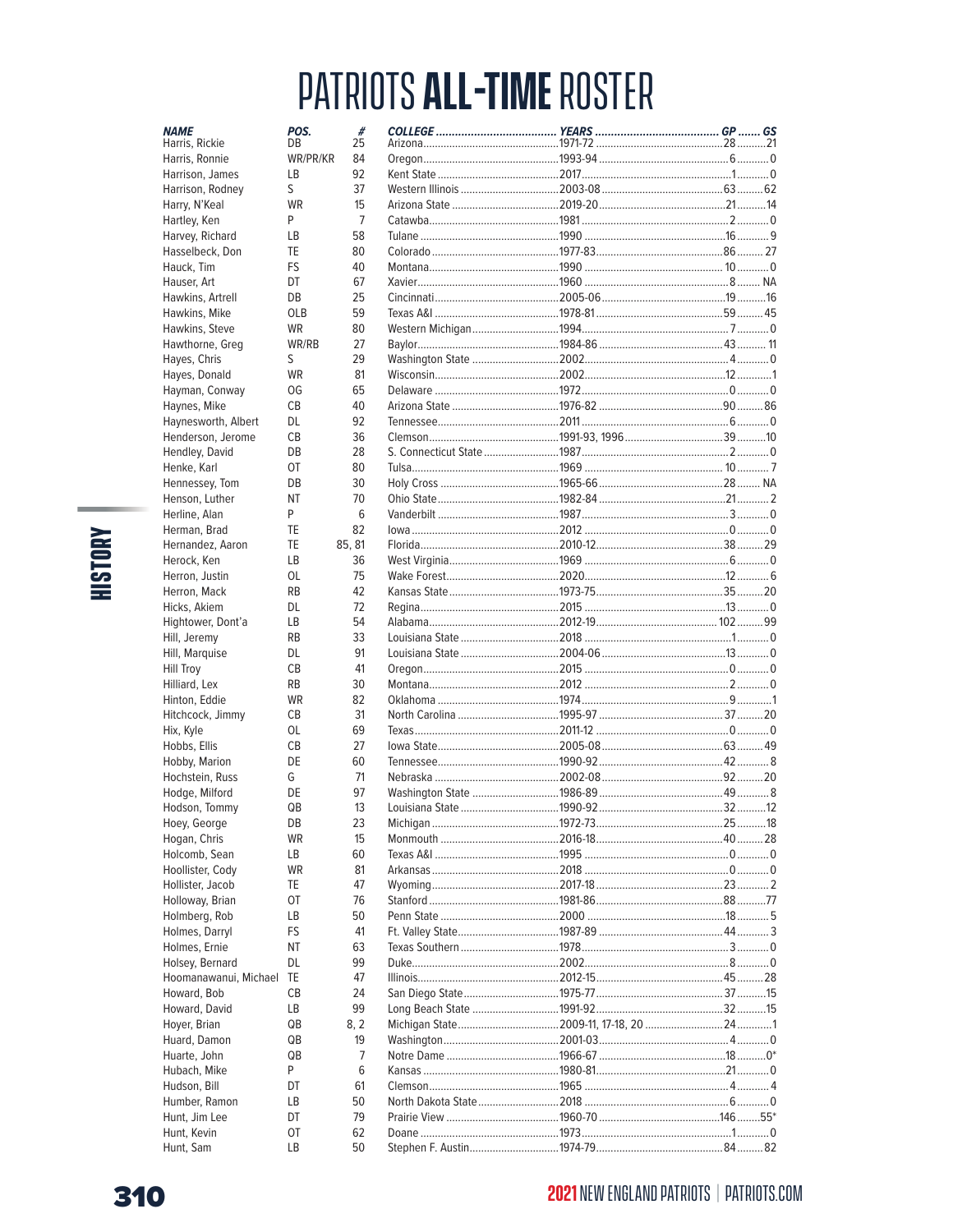| <b>NAME</b><br>Hunter, Ivy Joe | POS.<br><b>RB</b> | 45 | <b>COLLEGE</b> | YEARS | GS |
|--------------------------------|-------------------|----|----------------|-------|----|
| Hurst, Maurice                 | CВ                |    |                |       |    |
| Hutson, Brian                  | SS                | 36 |                |       |    |
| Hyland, Bob                    | OC.               | 60 |                |       |    |

### $\cdot$  T-

| <b>NAME</b><br>Ihedigbo, James | POS.<br>S. | #<br>44 | <b>COLLEGE</b> | <b>YEARS</b> | GР | GS |
|--------------------------------|------------|---------|----------------|--------------|----|----|
| llg, Ray                       | LB         | 45      |                |              |    |    |
| Imhof, Martin                  | DE         | 64      |                |              |    |    |
| Ingram, Brian                  | LB         | 51      |                |              |    |    |
| Ingram, Jake                   | LS         | 47      |                |              |    |    |
| losefa, Joey                   | <b>RB</b>  | 47      |                |              |    |    |
| Irwin, Heath                   | G          | 63      |                |              |    |    |
| Isaia, Sale                    | G          | 72      |                |              |    |    |
| Israel, Steve                  | CB         | 21      |                |              |    |    |
| Ivory, Horace                  | <b>RB</b>  | 23      |                |              |    |    |
| Ivy, Corey                     | CB         | 28      |                |              |    |    |
| Iwuoma, Chidi                  | СB         | 29      |                |              |    |    |
| Izzo, Larry                    | I B        | 53      |                |              |    |    |
| Izzo, Ryan                     | TE         | 85      |                |              |    |    |

#### **NAME**

| <b>NAME</b>          | POS.      |
|----------------------|-----------|
| Jackson, Chad        | WR        |
| Jackson, Curtis      | WR        |
| Jackson, Eddie       | <b>CB</b> |
| Jackson, Harold      | <b>WR</b> |
| Jackson, Honor       | DB        |
| Jackson, J.C.        | DB        |
| Jackson Sr. Michael  | CB        |
| Jackson, Steven      | RB        |
| Jackson, Tre'        | G         |
| Jacobs, Harry        | DE/LB     |
| Jacobs, Ray          | DT        |
| Jagielski, Harry     | DT        |
| James, Craig         | <b>RB</b> |
| James, Roland        | SS        |
| Janik, Tom           | DB/P      |
| Jarostchuk, Ilia     | LВ        |
| Jarvis, Ray          | <b>WR</b> |
| Jean Francois, Ricky | DL        |
| Jefferson, Shawn     | WR        |
| Jelks, Andrew        | OL        |
| Jells, Dietrich      | <b>WR</b> |
| Jenkins, Ed          | RB        |
| Jennings, Anfernee   | LВ        |
| Jeter, Gary          | DE        |
| John, Ulrick         | OL        |
| Johnson, Andy        | RB        |
| Johnson, Anthony     | DL        |
| Johnson, Bethel      | <b>WR</b> |
| Johnson, Billy       | DB        |
| Johnson, Charles     | WR        |
| Johnson, Damaris     | WR        |
| Johnson, Damian      | OG        |
| Johnson, Daryl       | DB        |
| Johnson, Ellis       | RB        |
| Johnson, Garrett     | NΤ        |
| Johnson, Jakob       | FB        |
| Johnson, Joe         | <b>OE</b> |
| Johnson, Lee         | P         |
| Johnson, Leonard     | DB        |

### $\sim$  J  $\sim$

| <b>COLLEGE</b> | <b>YEARS</b> | GP | GS |
|----------------|--------------|----|----|
|                |              |    |    |
|                |              |    |    |
|                |              |    |    |
|                |              |    |    |
|                |              |    |    |
|                |              |    |    |
|                |              |    |    |
|                |              |    |    |
|                |              |    |    |
|                |              |    |    |
|                |              |    |    |
|                |              |    |    |
|                |              |    |    |
|                |              |    |    |
|                |              |    |    |
|                |              |    |    |
|                |              |    |    |
|                |              |    |    |
|                |              |    |    |
|                |              |    |    |
|                |              |    |    |
|                |              |    |    |
|                |              |    |    |
|                |              |    |    |
|                |              |    |    |
|                |              |    |    |
|                |              |    |    |
|                |              |    |    |
|                |              |    |    |
|                |              |    |    |
|                |              |    |    |
|                |              |    |    |
|                |              |    |    |
|                |              |    |    |
|                |              |    |    |
|                |              |    |    |
|                |              |    |    |
|                |              |    |    |

# **HISTORY**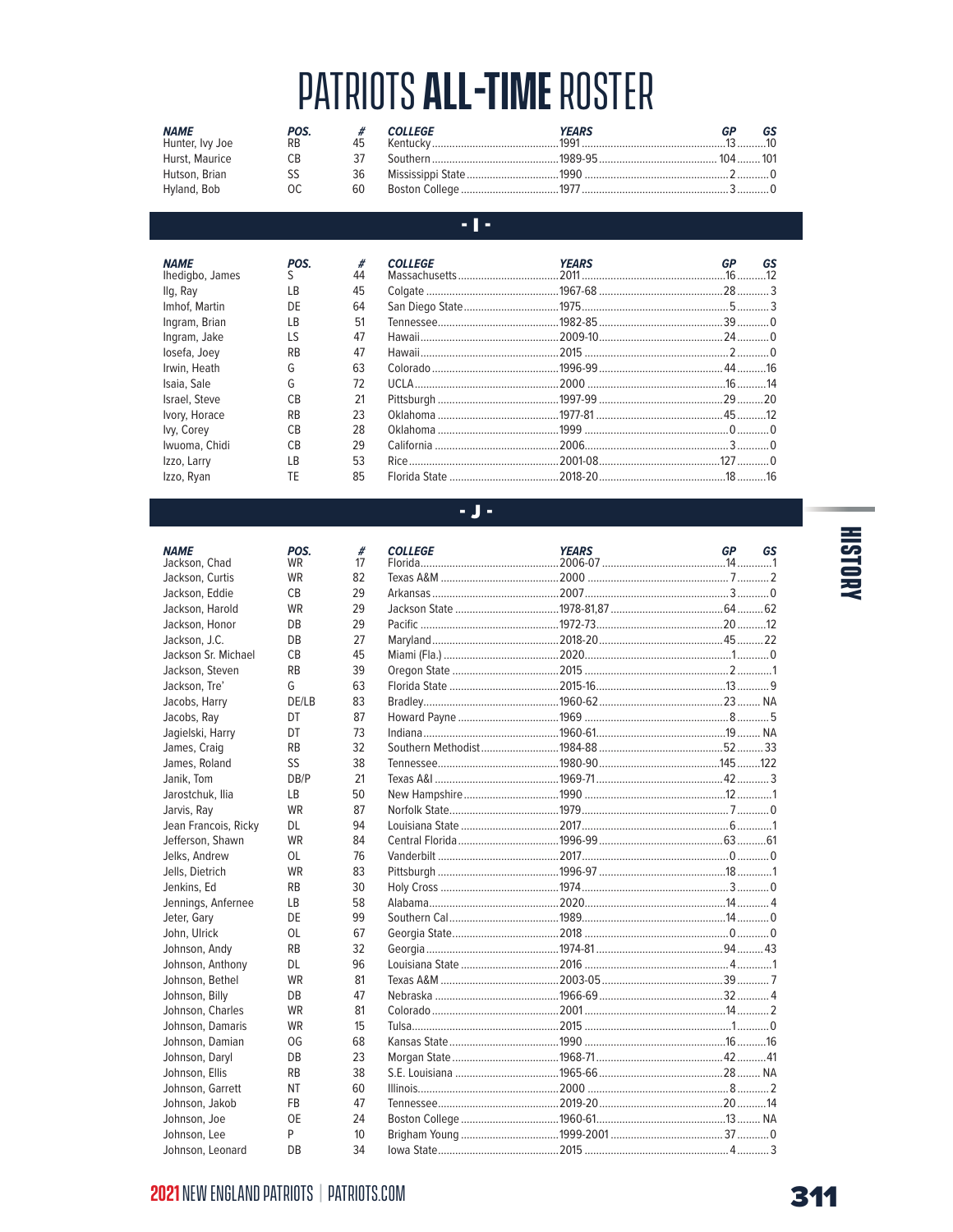| <b>NAME</b><br>Johnson, Mario | POS.<br>DL. | #<br>98 | <b>COLLEGE</b> | <b>YEARS</b> | GP | GS |
|-------------------------------|-------------|---------|----------------|--------------|----|----|
| Johnson, Olrick               | <b>LB</b>   | 51      |                |              |    |    |
| Johnson, Preston              | <b>RB</b>   | 48      |                |              |    |    |
| Johnson, Rufus                | <b>LB</b>   | 59      |                |              |    |    |
| Johnson, Steve                | TE          | 85      |                |              |    |    |
| Johnson, Ted                  | <b>LB</b>   | 52      |                |              |    |    |
| Jones, Aaron                  | DE          | 97      |                |              |    |    |
| Jones, Cedric                 | <b>WR</b>   | 83      |                |              |    |    |
| Jones, Chandler               | DE          | 95      |                |              |    |    |
| Jones, Chris                  | DT          | 94      |                |              |    |    |
| Jones, Cyrus                  | <b>CB</b>   | 24, 41  |                |              |    |    |
| Jones, Don                    | S.          | 29      |                |              |    |    |
| Jones, Ezell                  | OT          | 74      |                |              |    |    |
| Jones, Jonathan               | CB          | 31      |                |              |    |    |
| Jones, Kenyatta               | T.          | 74      |                |              |    |    |
| Jones, Mike                   | DE          | 96      |                |              |    |    |
| Jones, Nate                   | DB          | 23      |                |              |    |    |
| Jones, Tebucky                | DB          | 34      |                |              |    |    |
| Jones, Todd                   | 0L          | 63      |                |              |    |    |
| Jordan, LaMont                | <b>RB</b>   | 32      |                |              |    |    |
| Jordan, Shelby                | 0T          | 74      |                |              |    |    |
| Jordan, Tim                   | <b>LB</b>   | 93      |                |              |    |    |

# **HISTORY**

| <b>NAME</b><br>Kaczur, Nick      | POS.        |
|----------------------------------|-------------|
| Kadziel, Roin                    | Τ<br>LB     |
| Kamalu, Ufomba                   | DL          |
| Kapp, Joe                        | QB          |
| Karras, Ted                      | G           |
| Kasper, Kevin                    | <b>WR</b>   |
| Katula, Matt                     | LS          |
|                                  | LB          |
| Katzenmoyer, Andy<br>Kecman, Dan | LB          |
| Keene, Dalton                    | TE          |
| Keeton, Durwood                  | S           |
| Kelley, Ethan                    | DL          |
| Kelly, Ben                       | CB/KR       |
| Kelly, Tommy                     | DL          |
| Kerrigan, Mike                   | QB          |
| Kessler, Cody                    | QB          |
| Key, David                       | S           |
| Khayat, Ed                       | DT          |
| Kight, Kelvin                    | <b>WR</b>   |
| Kilgo, Darius                    | DL          |
| Kimber, Bill                     | <b>OE</b>   |
| Kinchen, Brian                   | LS          |
|                                  |             |
| Kiner, Steve<br>King, Brandon    | LВ<br>DB/LB |
| King, Claude                     | RB          |
| King, Steve                      | LB          |
| Kingsbury, Kliff                 | QB          |
| Kitchen, Ishmaa'ily              | DL          |
| Klecko, Dan                      | DL          |
| Klein, Dick                      | OT          |
| Klemm, Adrian                    | G/T         |
| Kline, Josh                      | 0L          |
| Knief, Gayle                     | <b>WR</b>   |
| Knutson, Matt                    | T           |
| Koontz, Ed                       | LВ          |
| Kopp, Jeff                       | LB          |
| Koppen, Dan                      | C           |
| Koutouvides, Niko                | LB          |
| Krakau, Merv                     | LB          |
|                                  |             |

### $\cdot$  K  $\cdot$

 $\begin{array}{c} \# \\ 77 \end{array}$ 

| <b>COLLEGE</b> | <b>YEARS</b> | <b>GP</b> | GS |
|----------------|--------------|-----------|----|
|                |              |           |    |
|                |              |           |    |
|                |              |           |    |
|                |              |           |    |
|                |              |           |    |
|                |              |           |    |
|                |              |           |    |
|                |              |           |    |
|                |              |           |    |
|                |              |           |    |
|                |              |           |    |
|                |              |           |    |
|                |              |           |    |
|                |              |           |    |
|                |              |           |    |
|                |              |           |    |
|                |              |           |    |
|                |              |           |    |
|                |              |           |    |
|                |              |           |    |
|                |              |           |    |
|                |              |           |    |
|                |              |           |    |
|                |              |           |    |
|                |              |           |    |
|                |              |           |    |
|                |              |           |    |
|                |              |           |    |
|                |              |           |    |
|                |              |           |    |
|                |              |           |    |
|                |              |           |    |
|                |              |           |    |
|                |              |           |    |
|                |              |           |    |
|                |              |           |    |
|                |              |           |    |
|                |              |           |    |

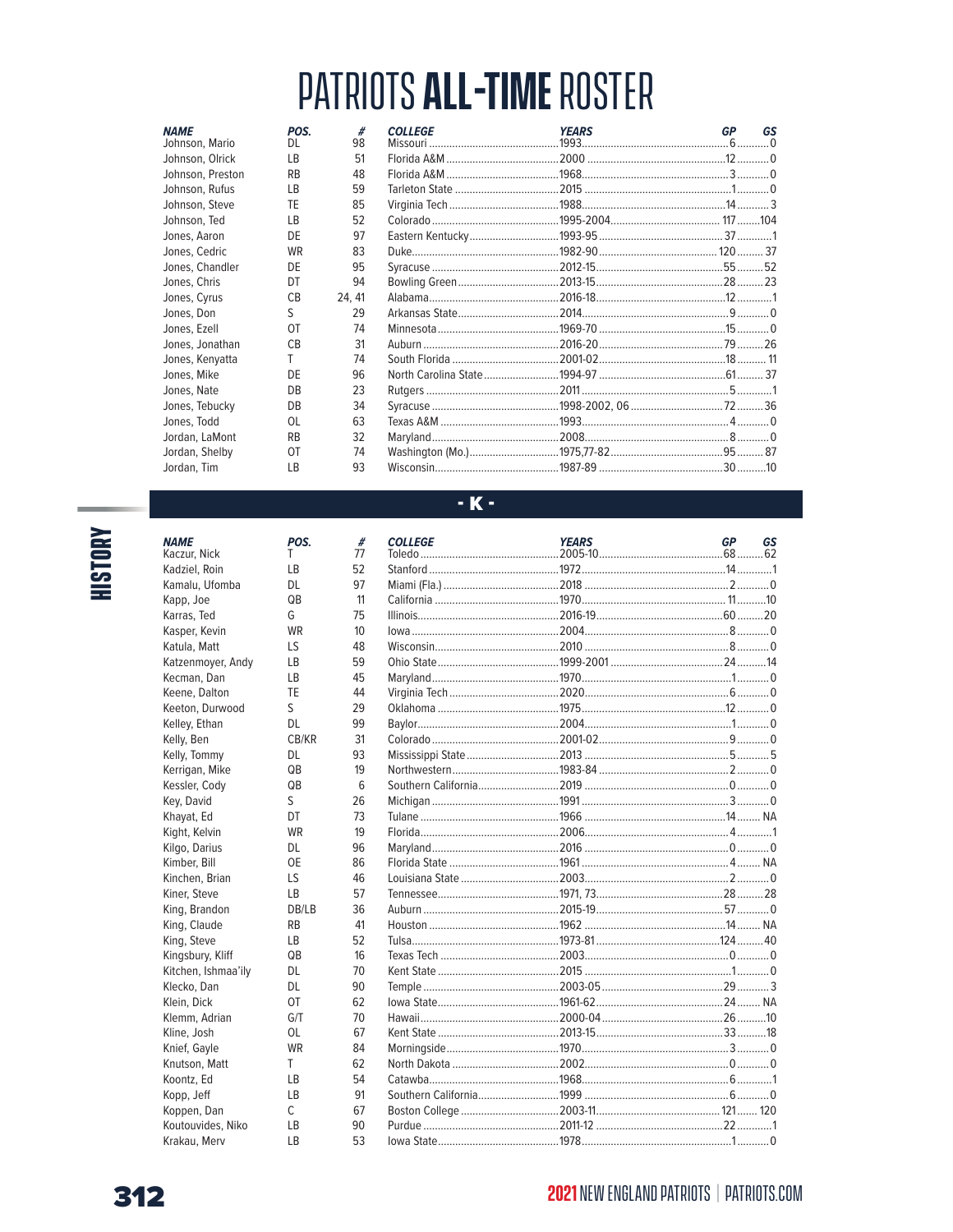| <b>NAME</b><br>Kratch, Bob | POS |    | <b>COLLEGE</b> | YEARS<br>$1994 - 96$ | $\Lambda$ <sup><math>\Lambda</math></sup> |
|----------------------------|-----|----|----------------|----------------------|-------------------------------------------|
| Kuberski, Bob              |     | 93 | Navv           |                      |                                           |
| Kuehn. Art                 | nr  |    | I ICI A        |                      |                                           |
| Kurpeikis, Justin          | l R | Δ7 |                |                      |                                           |

### $\sim$  L  $\sim$

| LaCosse, Matt    | TE        | 83     |          |              |      |           |
|------------------|-----------|--------|----------|--------------|------|-----------|
| Ladd, Anthony    | <b>WR</b> | 18     |          |              |      |           |
| LaFell, Brandon  | <b>WR</b> | 19     |          |              |      |           |
| LaFreniere, Bill | <b>WR</b> | 88     |          |              |      |           |
| Lambert, Dion    | DB        | 28     |          |              |      |           |
| Landry, Anthony  | <b>RB</b> | 35     |          |              |      |           |
| Lane, Max        | 0T        | 68     |          |              |      |           |
| Langham, Antonio | <b>CB</b> | 38     |          |              |      |           |
| Langi, Harvey    | LB        | 48     |          |              |      |           |
| Larsen, Spencer  | <b>FB</b> | 46     |          |              |      |           |
| Larson, William  | <b>RB</b> | 34     |          |              |      |           |
| Lassiter, Ike    | DE        | 87     |          |              |      |           |
| Law, Ty          | <b>CB</b> | 24     |          |              |      |           |
| Lawson, Jamie    | <b>RB</b> | 29     |          |              |      |           |
| Lawson, Odell    | <b>RB</b> | 32     |          |              |      |           |
| LeBlanc, Michael | <b>RB</b> | 27, 40 |          |              |      |           |
| Lee, Eric        | DL.       | 55     |          |              |      |           |
| Lee, John        | DE        | 66     |          |              |      |           |
| Lee, Keith       | DB        | 22     |          |              |      |           |
|                  | <b>WR</b> | 86     |          |              |      |           |
| Lee, Kevin       | G         | 60     |          |              |      |           |
| Lee, Robert      |           |        |          |              |      |           |
| Legette, Bernie  | <b>RB</b> | 35     |          |              |      |           |
| Lengel, Matt     | TE        | 82     |          |              |      |           |
| Lenkaitis, Bill  | C         | 67     |          |              |      |           |
| Leo, Bobby       | <b>WR</b> | 24     |          |              |      |           |
| Leo. Charlie     | OG        | 63     |          |              |      |           |
| Leonard, Louis   | <b>DL</b> | 66     |          |              |      |           |
| LeVoir, Mark     | T         | 64     |          |              |      |           |
| Lewis, Bill      | C         | 75     |          |              |      |           |
| Lewis, Dion      | <b>RB</b> | 33     |          |              |      |           |
| Lewis, Vernon    | <b>CB</b> | 43     |          |              |      |           |
| Light, Matt      | T.        | 72     |          |              |      |           |
| Lindquist, Paul  | DT        | 67     |          |              |      |           |
| Linne, Larry     | <b>WR</b> | 80     |          |              |      |           |
| Lippett, Ronnie  | DB        | 42     |          |              |      |           |
| Livingston, Walt | <b>RB</b> | 24     |          |              |      |           |
| Lloyd, Brandon   | WR        | 85     |          |              |      |           |
| Lockett, Bret    | DB        | 38, 26 |          |              |      |           |
| Lockhart, Eugene | LB        | 51     |          |              |      |           |
| Lockwood, Scott  | <b>RB</b> | 40     |          |              |      |           |
| Lofton, Oscar    | <b>OE</b> | 86     |          |              |      |           |
| Lofton, Steve    | <b>CB</b> | 38     |          |              |      |           |
| Long, Charlie    | G         | 76     |          |              |      |           |
| Long, Chris      | DE        | 95     |          |              |      |           |
| Long, Mike       | <b>OE</b> | 87     |          |              |      |           |
| Looker, Dane     | WR        | 87     |          |              |      |           |
| Lott, Billy      | RB        | 32     |          |              |      |           |
| Loudd, Rommie    | LB        | 60     |          |              |      |           |
| Loukas, Angelo   | G         | 66     |          |              |      |           |
| Love, Arther     | TE        | 48     |          |              |      |           |
| Love, Kyle       | DL        | 74     |          |              |      |           |
| Lowe, Omare      | <b>CB</b> | 23     |          |              |      |           |
|                  |           | 7      |          |              |      |           |
| Lowery, Nick     | K         |        |          |              |      |           |
| Lowry, Orlando   | LВ        | 91     |          |              |      |           |
| Lua, Oscar       | LB        | 49     |          |              |      |           |
| Lucas, Ray       | WR        | 15     |          |              |      |           |
| Lunsford, Mel    | DE        | 72     |          |              |      |           |
| Lyle, Rick       | <b>DL</b> | 96     | Missouri | $.2002 - 03$ | .21. | $\dots$ 3 |

# **HISTORY**

### **2021 NEW ENGLAND PATRIOTS | PATRIOTS.COM**

Lyle, Rick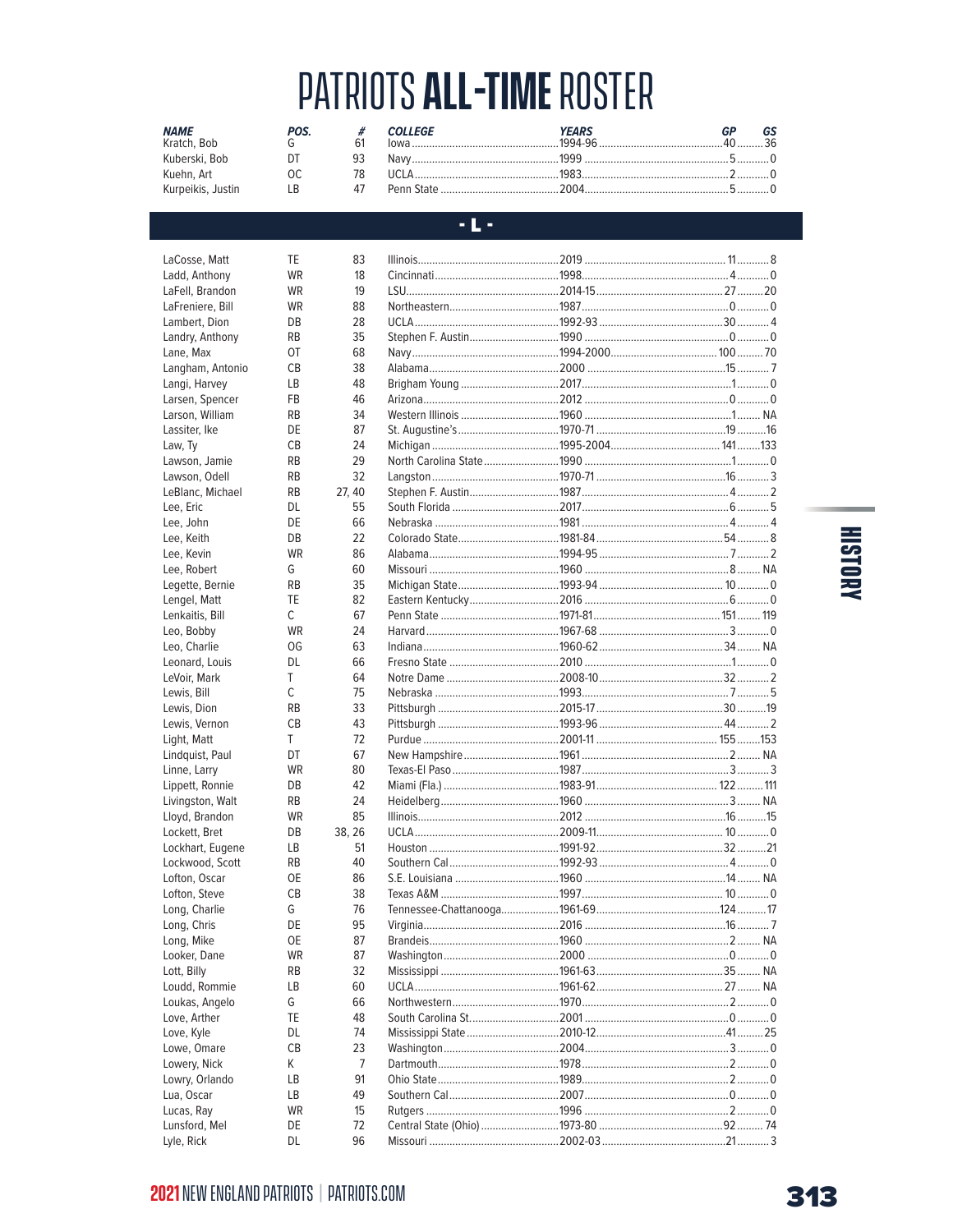### $-M -$

| <b>NAME</b>                        |
|------------------------------------|
| Mack, Isaiah                       |
| Mahoney, John "Butch"              |
| Maitland, Jack                     |
| Mallard, Wesly                     |
| Mallett, Ryan                      |
| Mallory, Irvin                     |
| Maluia, Cassh                      |
| Maneri, Steve                      |
| Mangiero, Dino                     |
| Mangum, John                       |
| Mankins, Logan                     |
| Marion, Fred                       |
| Maroney, Laurence                  |
| Marsh, Aaron                       |
| Marsh, Cassius                     |
| Marshall, Al                       |
| Martin, Curtis                     |
| Martin, Derrick                    |
| Martin, Eric                       |
| Martin, Donald                     |
| Martin, Keshawn                    |
| Martin, Marcus                     |
| Martin, Sammy                      |
| Martin, Steve                      |
| Mason, Dave                        |
| Mason, Shaq                        |
| Mass, Wayne                        |
| Massey, Jim                        |
| Matich, Trevor                     |
| Matthews, Bill                     |
| Matthews, Henry                    |
| Matthews, Michael                  |
| May, Art                           |
| Mayo, Jerod                        |
| Mays, Corey                        |
| Mayer, Shawn                       |
| McAlister, James                   |
| McCabe, Jerry                      |
| McCall, Bob                        |
| McCarron, Riley                    |
| McCarthy, Shawn                    |
| McClain, Terrell                   |
| McClellan, Albert                  |
| McClellin, Shea                    |
|                                    |
| McComb, Don                        |
| McCourty, Devin<br>McCourty, Jason |
|                                    |
| McCrary, Fred                      |
| McCray, Prentice                   |
| McCurry, Dave                      |
| McDermott, Sean                    |
| McDonald, Dewey                    |
| McDonald, Nick                     |
| McDougald, Doug                    |
| McGee, George                      |
| McGee, Tony                        |
| McGinest. Willie                   |

POS.<br>DL

 $\mathsf{CB}$  $\mathsf{RB}$  $\mathsf{LB}$  $QB$ DB  $\mathsf{LB}\xspace$  $T/TE$ 

**NT** DT  $OL$  ${\sf FS}$  $RB$ WR DE WR  $RB$  $\mathsf{S}$  $\mathsf{LB}$  $CB$ WR  $OL$ 

WR

 $\mathsf{D}\mathsf{T}$  $\mathsf{S}$  $OL$  $O<sub>T</sub>$  $\mathsf{CB}$  $OC$  $LB$  $RB$  $\mathsf{TE}$ DE  $LB$  $\mathsf{LB}$  $\mathsf S$ 

 $RB/KR$  $\mathsf{LB}\xspace$  $RB$ WR  $\sf P$  $DL$  $\mathsf{LB}$  $\mathsf{LB}$ DE DB  $CB$  ${\sf FB}$  $\mathsf S$  $\mathsf{S}$ LS  $\mathsf{S}$  $OL$ DE OT DE

DE/LB  $\mathsf{LB}$ 

 $\mathsf S$ 

 $\mathsf{LB}$ 

WR

 $\mathsf{CB}$  $\mathsf{LB}$ 

| #<br>94  | <b>COLLEGE</b>                                                 | <b>YEARS</b> | <b>GP</b> | GS |
|----------|----------------------------------------------------------------|--------------|-----------|----|
| 23       |                                                                |              |           |    |
| 40       |                                                                |              |           |    |
| 96       |                                                                |              |           |    |
| 15       |                                                                |              |           |    |
| 43       |                                                                |              |           |    |
| 46       |                                                                |              |           |    |
| 65, 86   |                                                                |              |           |    |
| 96       |                                                                |              |           |    |
| 74       |                                                                |              |           |    |
| 70       |                                                                |              |           |    |
| 31       |                                                                |              |           |    |
| 39       |                                                                |              |           |    |
| 29       |                                                                |              |           |    |
| 55       |                                                                |              |           |    |
| 88       |                                                                |              |           |    |
| 28       |                                                                |              |           |    |
| 26       |                                                                |              |           |    |
| 53       |                                                                |              |           |    |
| 38       |                                                                |              |           |    |
| 82       |                                                                |              |           |    |
| 68       |                                                                |              |           |    |
| 82       |                                                                |              |           |    |
| 90       |                                                                |              |           |    |
| 28       |                                                                |              |           |    |
| 69       |                                                                |              |           |    |
| 75       |                                                                |              |           |    |
| 47       |                                                                |              |           |    |
| 64       |                                                                |              |           |    |
| 53       |                                                                |              |           |    |
| 35       |                                                                |              |           |    |
| 80       |                                                                |              |           |    |
| 71       |                                                                |              |           |    |
| 51       |                                                                |              |           |    |
| 46       |                                                                |              |           |    |
| 39, 23   |                                                                |              |           |    |
| 37       |                                                                |              |           |    |
| 52       |                                                                |              |           |    |
| 24       |                                                                |              |           |    |
| 17       |                                                                |              |           |    |
| 11       |                                                                |              |           |    |
| 93       |                                                                |              |           |    |
| 59       | Marshall ……………………………………………………2018 ………………………………………………………………………0 |              |           |    |
| 58       |                                                                |              |           |    |
| 85<br>32 |                                                                |              |           |    |
| 30       |                                                                |              |           |    |
| 44       |                                                                |              |           |    |
| 34       |                                                                |              |           |    |
| 40       |                                                                |              |           |    |
| 49       |                                                                |              |           |    |
|          |                                                                |              |           |    |
| 31<br>65 |                                                                |              |           |    |
| 70       |                                                                |              |           |    |
| 75       |                                                                |              |           |    |
| 78       |                                                                |              |           |    |
| 55       |                                                                |              |           |    |
| 58       |                                                                |              |           |    |
| 30       |                                                                |              |           |    |
| 50       |                                                                |              |           |    |
| 15       |                                                                |              |           |    |
| 27       |                                                                |              |           |    |
| 55       |                                                                |              |           |    |

--

McGovern, Rob

McGowan, Brandon McGrew, Lawrence

McGrew, Michael

McGruder, Scooter

McHale, Joe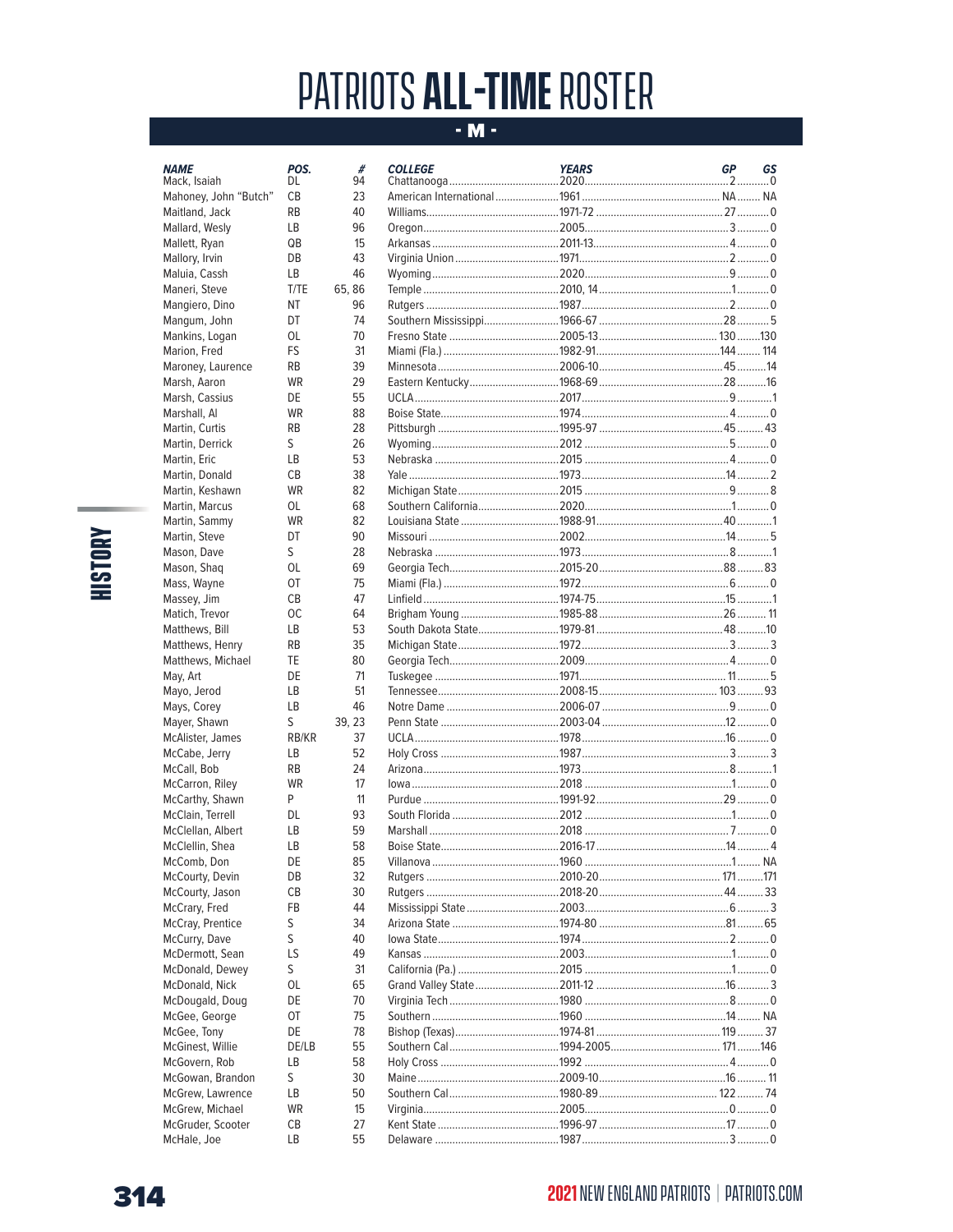| <b>NAME</b><br>McKay, Bob       | POS.<br>OT | #<br>66        | <b>COLLEGE</b> | <b>YEARS</b> | <b>GP</b> | GS |
|---------------------------------|------------|----------------|----------------|--------------|-----------|----|
| McKenzie, Tyrone                | LB         | 44             |                |              |           |    |
| McKinnon, Don                   | LB         | 51             |                |              |           |    |
| McMahon, Art                    | DB         | 28             |                |              |           |    |
| McMurtry, Greg                  | <b>WR</b>  | 86             |                |              |           |    |
| McNeil, Emmanuel                | NT         | 92             |                |              |           |    |
| McQuay, Leon                    | <b>RB</b>  | 31             |                |              |           |    |
| McSwain, Chuck                  | <b>RB</b>  | 32             |                |              |           |    |
| McSwain, Rod                    | CB         | 23             |                |              |           |    |
| Meggett, David                  | <b>RB</b>  | 22             |                |              |           |    |
| Megna, Marc                     | LB         | 96, 99         |                |              |           |    |
| Meixler, Ed                     | <b>LB</b>  | 52             |                |              |           |    |
| Melander, Jon                   | OG         | 64             |                |              |           |    |
| Melifonwu, Obi                  | DB         | 22             |                |              |           |    |
| Melvin, Rashaan                 | DB         | 24             |                |              |           |    |
| Merkerson, Ron                  | LB         | 50             |                |              |           |    |
| Meriweather, Brandon            | DB         | 31             |                |              |           |    |
| Mesko, Zoltan                   | P          | 14             |                |              |           |    |
| Meyers, Jakobi                  | <b>WR</b>  | 16             |                |              |           |    |
| Michel, Sony                    | <b>RB</b>  | 26             |                |              |           |    |
| Mickens, Ray                    | СB         | 38             |                |              |           |    |
| Mildren, Jack                   | S          | 45             |                |              |           |    |
| Millen, Hugh                    | QB         | $\overline{7}$ |                |              |           |    |
| Miller, Al                      | <b>RB</b>  | 32             |                |              |           |    |
| Miller, Dan                     | K          | 6              |                |              |           |    |
| Miller, Jim                     | QB         | 13             |                |              |           |    |
| Miller, Josh                    | P          | 8              |                |              |           |    |
| Milloy, Lawyer                  | S          | 36             |                |              |           |    |
| Mills, Garrett                  | TE         | 45             |                |              |           |    |
| Mingo, Barkevious               | <b>LB</b>  | 51             |                |              |           |    |
| Mirich, Rex                     | DT         | 76             |                |              |           |    |
| Mitchell, Brandon               | DE         | 98             |                |              |           |    |
| Mitchell, Leroy                 | DB         | 41             |                |              |           |    |
| Mitchell, Malcolm               | <b>WR</b>  | 19             |                |              |           |    |
| Mitchell, Mel                   | S          | 24             |                |              |           |    |
| Moe, TJ                         | <b>WR</b>  | 84             |                |              |           |    |
| Molden, Antwaun                 | СB         | 27             |                |              |           |    |
| Moncrief, Donte                 | <b>WR</b>  | 14<br>64       |                |              |           |    |
| Montler, Mike                   | 0T         |                |                |              |           |    |
| Moore, Arthur<br>Moore, Brandon | DT<br>OT   | 75<br>70       |                |              |           |    |
| Moore, Eric                     | DL.        | 92, 98         |                |              |           |    |
| Moore, Greg                     | LB         | 54             |                |              |           |    |
| Moore, Leroy                    | DE         | 61             |                |              |           |    |
| Moore, Marty                    | LB         | 58,90          |                |              |           |    |
| Moore, Rashad                   | DL         | 95             |                |              |           |    |
| Moore, Sterling                 | DB         | 29             |                |              |           |    |
| Moore, Steve                    | OT         | 67             |                |              |           |    |
| Moore, Will                     | WR         | 83             |                |              |           |    |
| Moore, Zach                     | DL.        | 90             |                |              |           |    |
| Moreland, Earthwind             | СB         | 29             |                |              |           |    |
| Morey, Sean                     | WR         | 85             |                |              |           |    |
| Morgan, Stanley                 | WR         | 86             |                |              |           |    |
| Morris, Aric                    | S          | 29             |                |              |           |    |
| Morris, James                   | LB         | 49             |                |              |           |    |
| Morris, Jamie                   | <b>RB</b>  | 24             |                |              |           |    |
| Morris, Jon                     | ОC         | 56             |                |              |           |    |
| Morris, Sammy                   | <b>RB</b>  | 34             |                |              |           |    |
| Morriss, Guy                    | ОC         | 75             |                |              |           |    |
| Mosier, John                    | TE         | 88             |                |              |           |    |
| Moss, Randy                     | WR         | 81             |                |              |           |    |
| Moss, Roland                    | TE         | 86             |                |              |           |    |
| Moss, Zefross                   | T          | 77             |                |              |           |    |
| Mowatt, Zeke                    | TE         | 81             |                |              |           |    |
| Mruczkowski, Gene               | OL         | 64             |                |              |           |    |
| Mulligan, Matthew               | TE         | 88             |                |              |           |    |

# HISTORY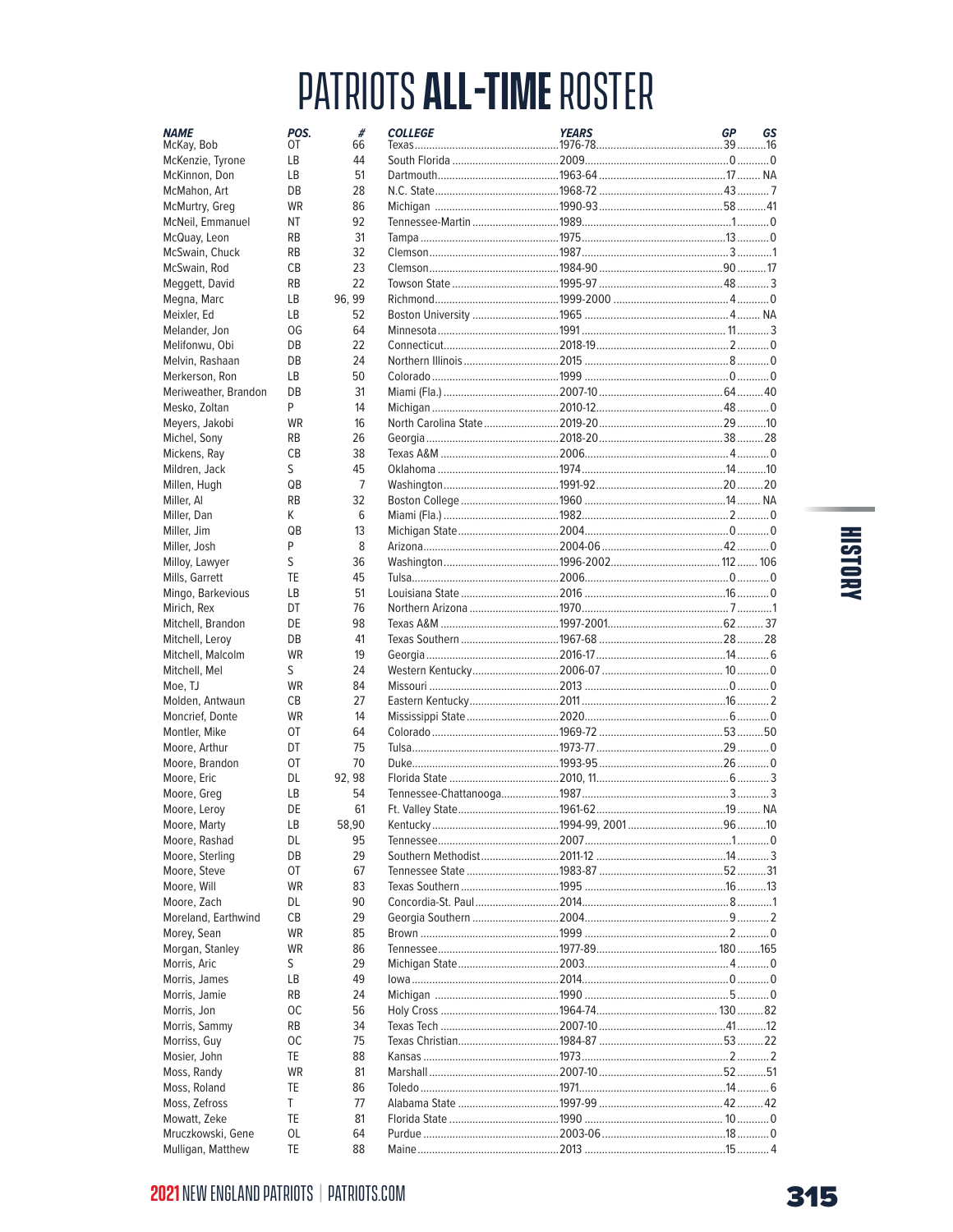| <b>NAME</b><br>Murphy, Bill | POS.<br>WR |    | <b>COLLEGE</b> | <b>YEARS</b><br>$Cornell$ $1968$ | GS |
|-----------------------------|------------|----|----------------|----------------------------------|----|
| Murphy, Jim                 | QΒ         |    |                |                                  |    |
| Murrell, Marques            | LB.        | 93 |                |                                  |    |
| Myers, Leonard              | CB.        | 25 |                |                                  |    |

### $\cdot$  N  $\cdot$

| <b>NAME</b><br>Nance, Jim | POS.<br><b>RB</b> | #<br>35       | <b>COLLEGE</b> | <b>YEARS</b> | GР<br>GS |
|---------------------------|-------------------|---------------|----------------|--------------|----------|
| Naposki, Eric             | LB                | 49            |                |              |          |
| Neal, Stephen             | 0L                | 61            |                |              |          |
| Neblett, Andre            | <b>DL</b>         | 71            |                |              |          |
| Neighbors, Billy          | OG                | 73            |                |              |          |
| Nelson, Edmund            | DE                | 65            |                |              |          |
| Nelson, Steve             | LB                | 57            |                |              |          |
| Neumann, Tom              | <b>RB</b>         | 36            |                |              |          |
| Neville, Tommy            | OT                | 77            |                |              |          |
| Newhouse, Marshall        | 0L                | 72            |                |              |          |
| Newton, Cam               | QB                | 1             |                |              |          |
| Nichols, Bob              | TE                | 87            |                |              |          |
| Nichols, Ricky            | <b>WR</b>         | 86            |                |              |          |
| Ninkovich, Rob            | LB/DE             | 50            |                |              |          |
| Nugent, David             | DE                | 92            |                |              |          |
| Nugent, Mike              | K                 | $\mathcal{P}$ |                |              |          |

**HISTORY** 

**NAME** 

O'Callaghan, Ryan

O'Connell, Kevin

O'Hanley, Ross O'Neal, Deltha

O'Neill, Pat

Oakes, Don Ochocinco, Chad

Ohrnberger, Rich

Ojinnaka, Quinn

Onwenu, Mike

Osborne, Chuck

Orton, Greg

Osley, Willie

Outlaw, John

Overton, Don

Owens, Dennis

Owen, Tom

Olszewski, Gunner

POS.

T

 $QB$ 

DB

 $CB$ 

P

**OT** 

**WR** 

OL

 $OL$ 

WR

 $OL$ 

WR

DT

 $CB$ 

DB

 $\mathsf{RB}$ 

 $QB$ 

**NT** 

#  $44$ 

15

97

35

 $\overline{2}$ 

86

84

72

46

66

88

35

**NA** 

34

### $-0-$

| #  | <b>COLLEGE</b> | <b>YEARS</b> | GP | GS |
|----|----------------|--------------|----|----|
| 68 |                |              |    |    |
| 5  |                |              |    |    |
| 25 |                |              |    |    |
| 21 |                |              |    |    |
| 5  |                |              |    |    |
| 71 |                |              |    |    |
| 85 |                |              |    |    |
| 60 |                |              |    |    |
| 69 |                |              |    |    |
| 80 |                |              |    |    |
| 71 |                |              |    |    |
| 16 |                |              |    |    |
| 71 |                |              |    |    |
| 37 |                |              |    |    |
| 44 |                |              |    |    |
| 29 |                |              |    |    |
| 17 |                |              |    |    |
| 98 |                |              |    |    |

#### $-$  P  $-$

| <b>COLLEGE</b> | <b>YEARS</b>        | <b>GP</b> | GS |
|----------------|---------------------|-----------|----|
|                |                     |           |    |
|                |                     |           |    |
|                |                     |           |    |
|                |                     |           |    |
|                |                     |           |    |
|                |                     |           |    |
|                |                     |           |    |
|                |                     |           |    |
|                |                     |           |    |
|                |                     |           |    |
|                |                     |           |    |
|                |                     |           |    |
| Michinan       | $1987-89$ $41$ $31$ |           |    |

**NAME** POS. Page, Jarrad  $\sf S$ Parilli, Babe  $QB$ Parker, Riddick DT Pass, Patrick  $\mathsf{RB}$ Patrick, Mike P WR Patten, David Patterson, Cordarrelle **WR** Patton, Jerry DE Paulk, Jeff  ${\sf FB}$ Paxton, Lonie LS Pennywell, Carlos **WR**  $RB$ Peoples, George Perkins, Willis OG Perryman, Robert  $RB$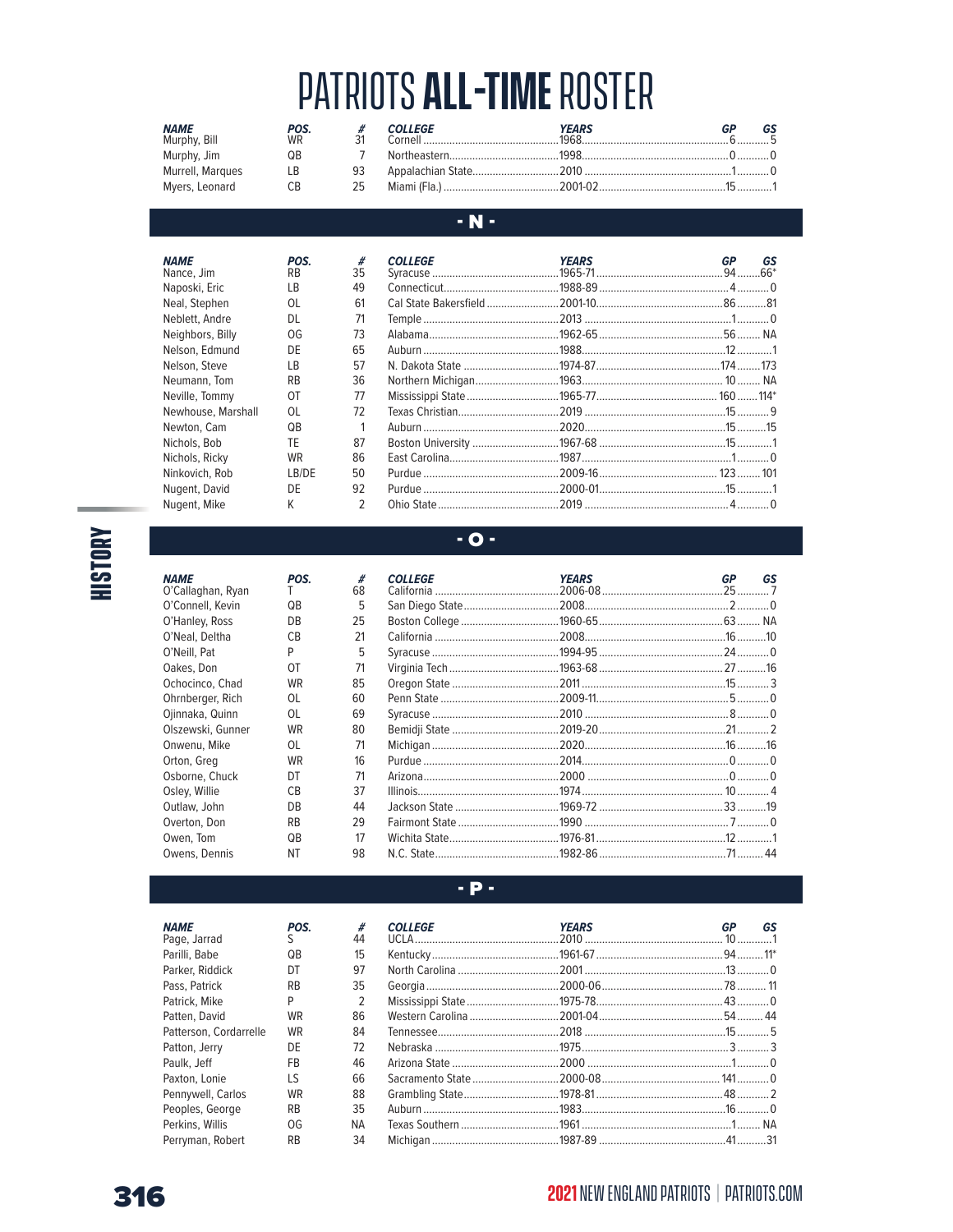| <b>NAME</b><br>Peterson, Joe | POS.<br>C <sub>B</sub> | #<br>45 | <b>COLLEGE</b> | <b>YEARS</b> | GP | GS |
|------------------------------|------------------------|---------|----------------|--------------|----|----|
| Petrus, Mitch                | 0L                     | 67      |                |              |    |    |
| Phelps, Leroy                | DB                     | 46      |                |              |    |    |
| Phifer, Roman                | <b>LB</b>              | 95      |                |              |    |    |
| Phillips, Adrian             | DB                     | 21      |                |              |    |    |
| Phillips, Jess               | <b>RB</b>              | 35      |                |              |    |    |
| Philpott, Ed                 | <b>LB</b>              | 52      |                |              |    |    |
| Pickering, Clay              | <b>WR</b>              | 48      |                |              |    |    |
| Pitts, Mike                  | DE                     | 93      |                |              |    |    |
| Pleasant, Anthony            | DE                     | 98      |                |              |    |    |
| Plunkett, Art                | 0T                     | 70      |                |              |    |    |
| Plunkett, Jim                | QB                     | 16      |                |              |    |    |
| Polite, Lousaka              | <b>FB</b>              | 36      |                |              |    |    |
| Pool, David                  | CB                     | 27      |                |              |    |    |
| Poole, Tyrone                | <b>CB</b>              | 38      |                |              |    |    |
| Pope, Ken                    | CB                     | 41      |                |              |    |    |
| Porell, Tom                  | <b>NT</b>              | 65      |                |              |    |    |
| Porter, Willie               | DB                     | 27      |                |              |    |    |
| Posey, David                 | K                      | 9       |                |              |    |    |
| Poteat, Hank                 | CB                     | 31.32   |                |              |    |    |
| President, Andre             | TE                     | 88      |                |              |    |    |
| Prestridge, Luke             | P                      | 17      |                |              |    |    |
| Price, Kenny                 | LB                     | 54      |                |              |    |    |
| Price, Taylor                | <b>WR</b>              | 17      |                |              |    |    |
| Profit, Eugene               | DB                     | 22      |                |              |    |    |
| Pruett, Perry                | DB                     | 39      |                |              |    |    |
| Pryor, Myron                 | <b>DL</b>              | 91      |                |              |    |    |
| Puetz, Garry                 | OG                     | 77      |                |              |    |    |
| Purnell, Lovett              | TE                     | 48,85   |                |              |    |    |
| Purvis, Vic                  | <b>WR</b>              | 31      |                |              |    |    |
| Pyne, George                 | DL.                    | 75      |                |              |    |    |

# **HISTORY**

#### $-R -$

| <b>NAME</b><br>Rademacher, Bill | POS.<br><b>WR</b> | #<br>33 | <b>COLLEGE</b> | <b>YEARS</b> | <b>GP</b> | GS |
|---------------------------------|-------------------|---------|----------------|--------------|-----------|----|
| Rakoczy, Gregg                  | 0L                | 71      |                |              |           |    |
| Ramsey, Derrick                 | TE                | 88      |                |              |           |    |
| Ramsey, Tom                     | QB                | 12      |                |              |           |    |
| Ratkowski, Ray                  | <b>RB</b>         | 23      |                |              |           |    |
| Rawlings, Josh                  | 0L                | 62      |                |              |           |    |
| Ray, Eddie                      | RB-P              | 36      |                |              |           |    |
| Ray, Terry                      | S                 | 23      |                |              |           |    |
| Redd, Vince                     | <b>LB</b>         | 49      |                |              |           |    |
| Redding, Reggie                 | 0L                | 70      |                |              |           |    |
| Redmond, J.R.                   | <b>RB</b>         | 21      |                |              |           |    |
| Reed, Benton                    | DE                | 71      |                |              |           |    |
| Reedy, Bernard                  | <b>WR</b>         | 17      |                |              |           |    |
| Rehberg, Scott                  | T                 | 60      |                |              |           |    |
| Rehder, Tom                     | OT                | 76      |                |              |           |    |
| Reid, Dexter                    | S                 | 42      |                |              |           |    |
| Reilly, Kevin                   | LB                | 55      |                |              |           |    |
| Reilly, Trevor                  | <b>LB</b>         | 51      |                |              |           |    |
| Revis, Darrelle                 | CB                | 24      |                |              |           |    |
| Rembert, Johnny                 | <b>LB</b>         | 52      |                |              |           |    |
| Reynolds, Bob                   | 0T                | 74      |                |              |           |    |
| Reynolds, Ed                    | <b>LB</b>         | 95      |                |              |           |    |
| Reynolds, Ricky                 | CB                | 21      |                |              |           |    |
| Reynolds, Ross                  | 0L                | 64      |                |              |           |    |
| Reynolds, Tom                   | WR                | 21      |                |              |           |    |
| Rheams, Leonta                  | <b>DL</b>         | 75      |                |              |           |    |
| Rice, Rodney                    | DB                | 43      |                |              |           |    |
| Richard, Darryl                 | <b>DL</b>         | 90      |                |              |           |    |
| Richard, Jamey                  | 0L                | 71      |                |              |           |    |
| Richards, Dave                  | 0L                | 62      |                |              |           |    |
| Richards, Jordan                | DB                | 37.39   |                |              |           |    |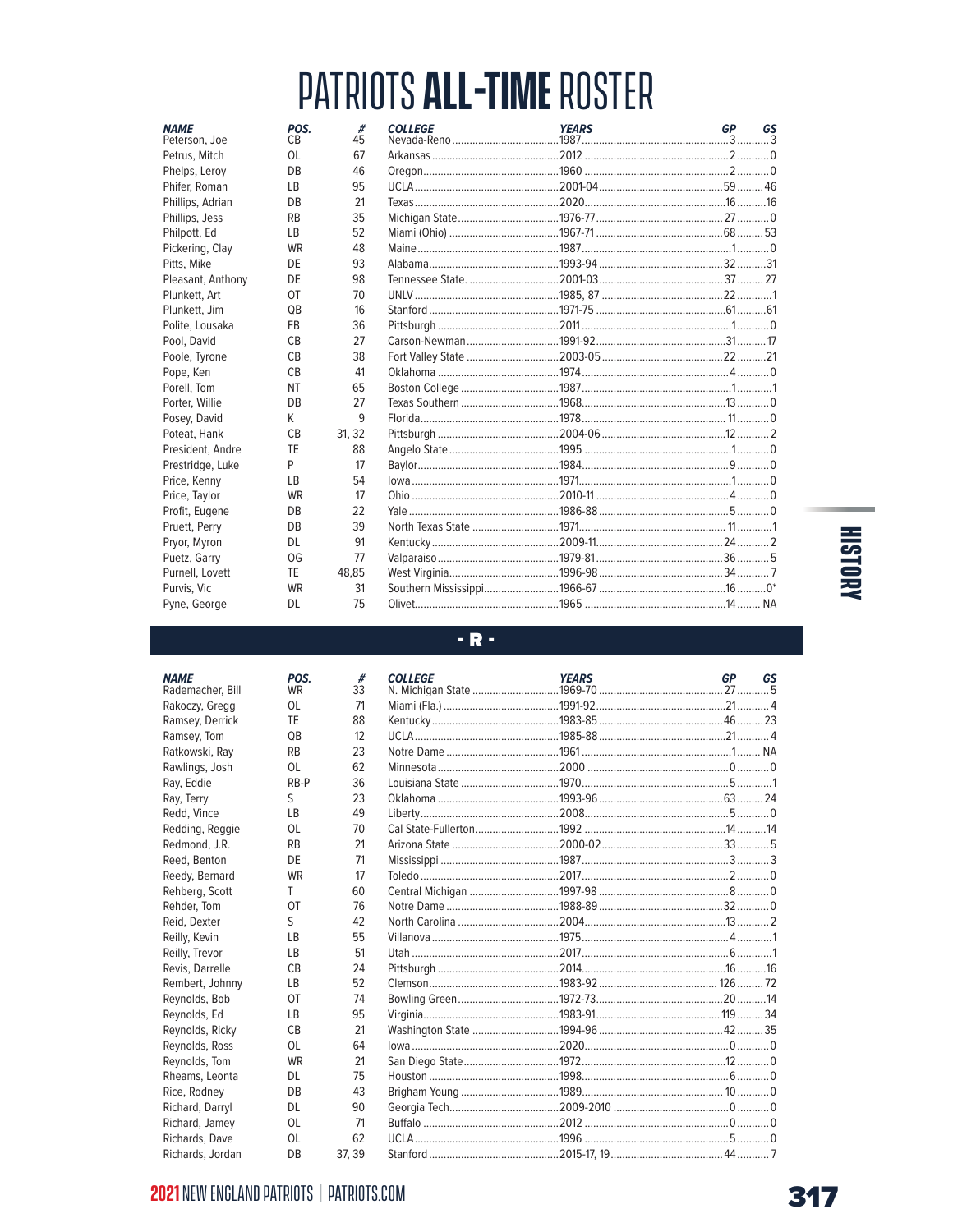| <b>NAME</b><br>Richardson, Al | POS.<br>DE | #<br>79        | <b>COLLEGE</b> | <b>YEARS</b> | <b>GP</b> | GS |
|-------------------------------|------------|----------------|----------------|--------------|-----------|----|
| Richardson, Jesse             | DT         | 75             |                |              |           |    |
| Richardson, Mike              | DB         | 35             |                |              |           |    |
| Richardson, Tom               | <b>WR</b>  | 49             |                |              |           |    |
| Ridley, Stevan                | <b>RB</b>  | 22             |                |              |           |    |
| Rivera, Mike                  | <b>LB</b>  | 59             |                |              |           |    |
| Rivers, Derek                 | DF         | 95             |                |              |           |    |
| Rivers, Marcellus             | TE         | 82             |                |              |           |    |
| Robbins, Randy                | S          | 48             |                |              |           |    |
| Roberts, Darryl               | DB         | 34             |                |              |           |    |
| Roberts, Elandon              | LB         | 52             |                |              |           |    |
| Roberts, Tim                  | DE         | 94             |                |              |           |    |
| Roberts, William              | G          | 76             |                |              |           |    |
| Robinson, Bo                  | <b>RB</b>  | 41             |                |              |           |    |
| Robinson, Greg                | 0T         | 61, 68         |                |              |           |    |
| Robinson, Junior              | CB         | 27             |                |              |           |    |
| Robinson, Rex                 | K          | $\overline{7}$ |                |              |           |    |
| Robinson-Randall, Greg        | T          | 64.77          |                |              |           |    |
| Robotti, Frank                | LB-RB      | 51             |                |              |           |    |
| Rogers, Doug                  | DE         | 65             |                |              |           |    |
| Romaniszyn, Jim               | LB         | 53             |                |              |           |    |
| Romeo, Tony                   | TE         | 86             |                |              |           |    |
| Romine, Al                    | <b>DB</b>  | 46             |                |              |           |    |
| Ross, D'Angelo                | DB         | 41.39          |                |              |           |    |
| Rowe, Dave                    | DT         | 76             |                |              |           |    |
| Rowe, Eric                    | DB         | 25             |                |              |           |    |
| Rucci, Todd                   | OG         | 71             |                |              |           |    |
| Rucker, Reggie                | <b>WR</b>  | 33             |                |              |           |    |
| Rudolph, Jack                 | LB         | 80             |                |              |           |    |
| Ruegamer, Grey                | C/G        | 67             |                |              |           |    |
| Russ, Bernard                 | LB         | 51             |                |              |           |    |
| Russell, Leonard              | <b>RB</b>  | 32             |                |              |           |    |
| Ruth, Mike                    | <b>NT</b>  | 65             |                |              |           |    |
| Rutledge, Rod                 | TE         | 83             |                |              |           |    |
| Ruud, Bo                      | LB         | 91             |                |              |           |    |
| Ryan, Logan                   | CB         | 26             |                |              |           |    |

#### $-S -$

| #<br>95 | <b>COLLEGE</b> | <b>YEARS</b> | GP | GS |
|---------|----------------|--------------|----|----|
| 95      |                |              |    |    |
| 75      |                |              |    |    |
| 17      |                |              |    |    |
| 12      |                |              |    |    |
| 44      |                |              |    |    |
| 14      |                |              |    |    |
| 22      |                |              |    |    |
| 36      |                |              |    |    |
| 25      |                |              |    |    |
| 29      |                |              |    |    |
| 72      |                |              |    |    |
| 74      |                |              |    |    |
| 25      |                |              |    |    |
| 14      |                |              |    |    |
| 70      |                |              |    |    |
| 64      |                |              |    |    |
| 58      |                |              |    |    |
| 18      |                |              |    |    |
| 31      |                |              |    |    |
| 4       |                |              |    |    |
| 94      |                |              |    |    |
| 46      |                |              |    |    |
| 76      |                |              |    |    |
| 74      |                |              |    |    |

**HISTORY** 

Sands, Terdell Sanford, Rick Sanu Sr., Mohamed Saranovitz, Brian Sardisco, Tony Satcher, Doug Sauerbrun, Todd Sawyer, Jon Saxon, Mike Sayler, Jace Scarpito, Bob Schaum, Greg Schmidt, Bob 318

**NAME** 

Sabb, Dwayne

Sacco, Frank

Salas, Greg

Sam, Christian

Samuel, Asante

Sanders, James

Sanders, John Sanders, Lewis

Sandham, Todd

Saltz, Lee

Sam, P.K.

Sagapolutele, Pio

POS.

LB

 $\mathsf{LB}$ 

DT

WR

 $\mathsf{Q}\mathsf{B}$ 

 $LB$ 

WR

 $CB$  $\sf S$ 

 $S$ 

DB

OG

DL

FS

**WR** 

OG

OG

 $\mathsf{LB}$ 

 $P$ 

 $CB$ 

P

DL

DE

OT

WR-P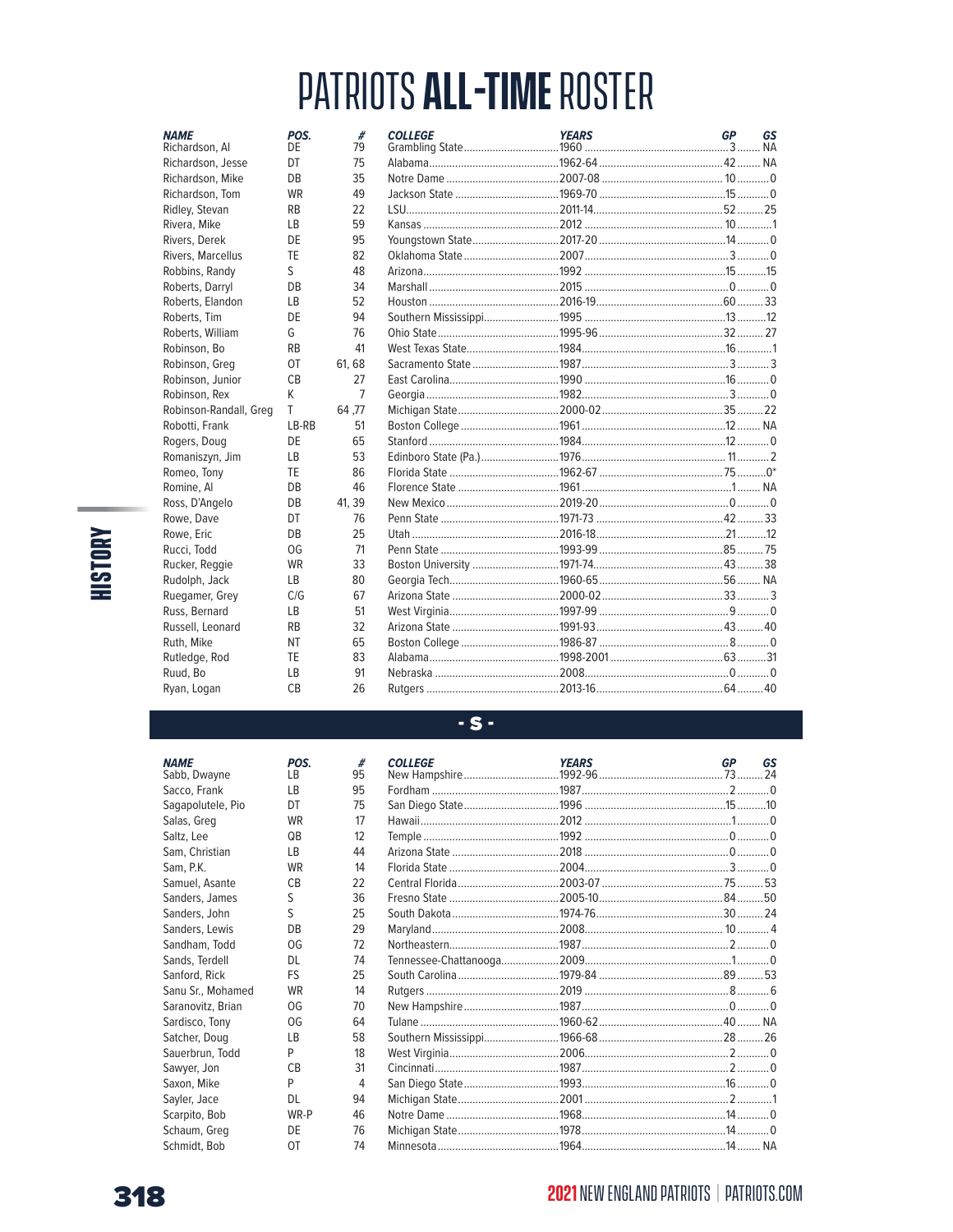| <b>NAME</b><br>Scholtz, Bruce     | POS.<br>LB | #<br>51      | <b>COLLEGE</b> | <b>YEARS</b> | <b>GP</b> | GS<br>2 |
|-----------------------------------|------------|--------------|----------------|--------------|-----------|---------|
| Schottenheimer, Marty             | LB         | 54           |                |              |           |         |
| Schroeder, Bill                   | <b>WR</b>  | 18           |                |              |           |         |
| Schubert, Eric                    | K          | $\mathbf{1}$ |                |              |           |         |
| Schubert, Steve                   | <b>WR</b>  | 87           |                |              |           |         |
| Schwedes, Gerhardt                | <b>RB</b>  | 31           |                |              |           |         |
| Schwenke, Brian                   | OL         | 63           |                |              |           |         |
| Scott, Chad                       | CB         | 30           |                |              |           |         |
| Scott, Clarence                   | DB         | 26           |                |              |           |         |
| Scott, Guss                       | S          | 29,39        |                |              |           |         |
| Scott, Trevor                     | DE         | 99           |                |              |           |         |
| Scott, Walter                     | DL         | 94           |                |              |           |         |
| Scott, Willie                     | TE         | 88           |                |              |           |         |
| Scruggs, Greg                     | TE         | 83           |                |              |           |         |
| Sealby, Randy                     | LB         | 53, 59       |                |              |           |         |
| Seau, Junior                      | LB         | 55           |                |              |           |         |
| Secules, Scott                    | QB         | 10           |                |              |           |         |
| Sellers, Ron                      | <b>WR</b>  | 34           |                |              |           |         |
| Serwanga, Kato                    | СB         | 31           |                |              |           |         |
| Seymour, Richard                  | DL         | 93           |                |              |           |         |
| Shaw, Harold                      | <b>FB</b>  | 44           |                |              |           |         |
| Shaw. Sedrick                     | <b>RB</b>  | 23           |                |              |           |         |
| Shaw, Terrance                    | <b>CB</b>  | 22           |                |              |           |         |
| Sheard, Jabaal                    | <b>DL</b>  | 93           |                |              |           |         |
| Shegog, Ron                       | SS         | 42           |                |              |           |         |
| Shelton, Danny                    | DL.        | 71           |                |              |           |         |
| Sherman, Tom                      | QB/DB      | 14           |                |              |           |         |
| Shiancoe, Visanthe                | TE         | 80           |                |              |           |         |
| Shiner, Dick                      | QB         | 11           |                |              |           |         |
| Shoate, Rod                       | LB         | 56           |                |              |           |         |
| Shonta, Chuck                     | DB         | 34           |                |              |           |         |
| Shorts, Peter                     | DE         | 90           |                |              |           |         |
| Sievers, Eric                     | TE         | 85           |                |              |           |         |
| Siliga, Sealver                   | DT         | 71, 96       |                |              |           |         |
| Silvestro, Alex                   | DE         | 69           |                |              |           |         |
| Simerson, John                    | OT         | 75           |                |              |           |         |
| Simmons, Kendall                  | G          | 71           |                |              |           |         |
| Simmons, Tony                     | <b>WR</b>  | 81           |                |              |           |         |
| Simon, John                       | DE<br>DE   | 55           |                |              |           |         |
| Sims, Kenneth                     | OT         | 77<br>68     |                |              |           |         |
| Singer, Karl                      | <b>LB</b>  | 55           |                |              |           |         |
| Singleton, Chris<br>Sisson, Scott | K          | 9            |                |              |           |         |
|                                   | G          | 74           |                |              |           |         |
| Skene, Doug<br>Skinner, Deontae   | LB         | 55           |                |              |           |         |
| Slade, Chris                      | LB         | 53           |                |              |           |         |
| Slater, Matthew                   | WR         | 18           |                |              |           |         |
| Small, Torrance                   | <b>WR</b>  | 84           |                |              |           |         |
| Smerlas, Fred                     | ΝT         | 76           |                |              |           |         |
| Smith, Antowain                   | <b>RB</b>  | 32           |                |              |           |         |
| Smith, Donnell                    | DE         | 65           |                |              |           |         |
| Smith, Hal                        | DT         | 70           |                |              |           |         |
| Smith, John                       | K          | 1            |                |              |           |         |
| Smith, Jonathan                   | <b>WR</b>  | 81           |                |              |           |         |
| Smith, Kenny                      | DL         | 95           |                |              |           |         |
| Smith, Le Kevin                   | DL         | 90           |                |              |           |         |
| Smith, Otis                       | СB         | 45           |                |              |           |         |
| Smith, Ricky                      | DB         | 27           |                |              |           |         |
| Smith, Rod                        | DB         | 22           |                |              |           |         |
| Smith, Sean                       | DE         | 97           |                |              |           |         |
| Snyder, Al                        | WR         | 38           |                |              |           |         |
| Snyder, Kevin                     | LB         | 45           |                |              |           |         |
| Solder, Nate                      | T          | 77           |                |              |           |         |
| Solitis, Bob                      | DB         | 42           |                |              |           |         |
| Songin, Ed "Butch"                | QB         | 11           |                |              |           |         |
| Cononan Isaac                     | <b>DT</b>  | $\Omega$     | L <sub>2</sub> | 2012         | c.        |         |

# **HISTORY**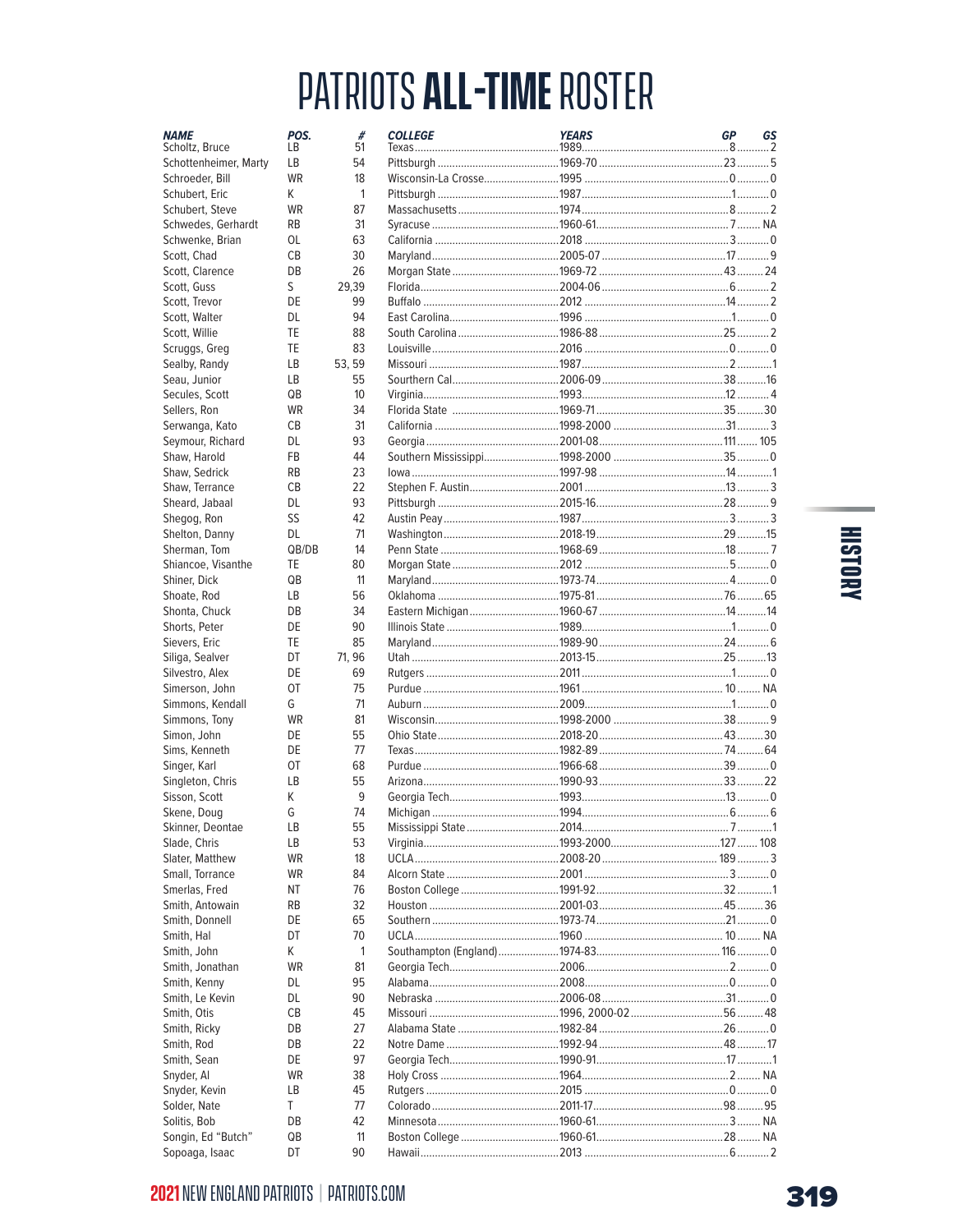| <b>NAME</b><br>Spach, Stephen | POS.<br>TE | #<br>82        | <b>COLLEGE</b> | <b>YEARS</b> | <b>GP</b> | GS |
|-------------------------------|------------|----------------|----------------|--------------|-----------|----|
| Spann, Antwain                | СB         | 31             |                |              |           |    |
| Spears, Ron                   | DE         | 78             |                |              |           |    |
| Spence, Akeem                 | <b>DL</b>  | 52             |                |              |           |    |
| Spikes, Brandon               | <b>LB</b>  | 55             |                |              |           | 39 |
| Spires, Greg                  | DE         | 94             |                |              |           |    |
| Springs, Shawn                | S          | 29             |                |              |           |    |
| St. Jean, Lennie              | OG         | 60             |                |              |           |    |
| Stallworth, Donté             | <b>WR</b>  | 18, 19         |                |              |           |    |
| Stanback, Isaiah              | WR/QB      | 15             |                |              |           |    |
| Stanley, Sylvester            | <b>NT</b>  | 63             |                |              |           |    |
| Stanley, Walter               | <b>WR</b>  | 81             |                |              |           |    |
| Starks, Duane                 | <b>CB</b>  | 23             |                |              |           |    |
| Starring, Stephen             | <b>WR</b>  | 81             |                |              |           |    |
| Staurovsky, Jason             | K          | 4              |                |              |           |    |
| Steinfort, Fred               | K          | 5              |                |              |           |    |
| Stenger, Brian                | <b>LB</b>  | 59             |                |              |           |    |
| Stephens, Calvin              | G          | 68             |                |              |           |    |
| Stephens, John                | <b>RB</b>  | 44             |                |              |           |    |
| Stephens, Tom                 | DB-TE      | 45             |                |              |           |    |
| Stevens, Matt                 | S          | 26             |                |              |           |    |
| Stidham, Jarrett              | QB         | 4              |                |              |           |    |
| Stingley, Darryl              | <b>WR</b>  | 84             |                |              |           | 53 |
| Stokes, Barry                 | 0L         | 75             |                |              |           |    |
| Stokes, Eric                  | $C-G$      | 78             |                |              |           |    |
| Stokes, J.J.                  | <b>WR</b>  | 85             |                |              |           |    |
| Stolberg, Eric                | <b>WR</b>  | 19             |                |              |           |    |
| Stone, Michael                | S          | 24             |                |              |           |    |
| Stork, Bryan                  | OL         | 66             |                |              |           |    |
| Striegal, Bill                | LB         | 72             |                |              |           |    |
| Stuckey, Shawn                | LB         | 93             |                |              |           |    |
| Studstill, Pat                | P          | $\overline{2}$ |                |              |           |    |
| Sturt, Fred                   | G          | 63             |                |              |           |    |
| Suci, Bob                     | DB         | 21             |                |              |           |    |
| Sudfeld, Zach                 | TE         | 44             |                |              |           |    |
| Sullivan, Chris               | DE         | 74             |                |              |           |    |
| Svitek, Will                  | <b>OL</b>  | 74             |                |              |           |    |
| Swanson, Terry                | P          | 36             |                |              |           |    |
| Sweet, Joe                    | <b>WR</b>  | 81             |                |              |           |    |
| Sykes, Alfred                 | <b>WR</b>  | 13             |                |              |           |    |

#### $-$  T  $-$

| #<br>17 | <b>COLLEGE</b> | <b>YEARS</b> | GS<br>GP |
|---------|----------------|--------------|----------|
| 31      |                |              |          |
| 53      |                |              |          |
| 53      |                |              |          |
| 53      |                |              |          |
| 36      |                |              |          |
| 19      |                |              |          |
| 30      |                |              |          |
| 35      |                |              |          |
| 21      |                |              |          |
| 82      |                |              |          |
| 45      |                |              |          |
| 42      |                |              |          |
| 49      |                |              |          |
| 67      |                |              |          |
| 14      |                |              |          |
| 77      |                |              |          |
| 96      |                |              |          |
| 99      |                |              |          |
| 32      |                |              |          |
| 88      |                |              |          |

**HISTORY** 

**NAME** 

Talib, Agib Tanner, John

Taliaferro, Mike

Tardits, Richard

Tarpinian, Jeff

Tarver, John

Tate, Brandon

Tatupu, Mosi

Taylor, Chris

Taylor, Fred

Taylor, Gene

Taylor, Greg

Taylor, Kitrick

Tennant, Matt Testaverde, Vinny

Tharpe, Larry

Thomas, Ben

Thomas, Blair

Thomas, Adalius

Thomas, Demaryius

Taylor, J.J.

POS.

LB-DE

QB  $CB$ 

LB

 $LB$ 

 $RB$ 

WR

 $\mathsf{RB}$ 

 $RB$ 

**RB** 

WR

 $\mathsf{RB}$ 

 $RB$ 

WR

 $OL$ 

 $QB$ 

OT

 $LB$ 

DE

 $RB$ 

**WR** 

320